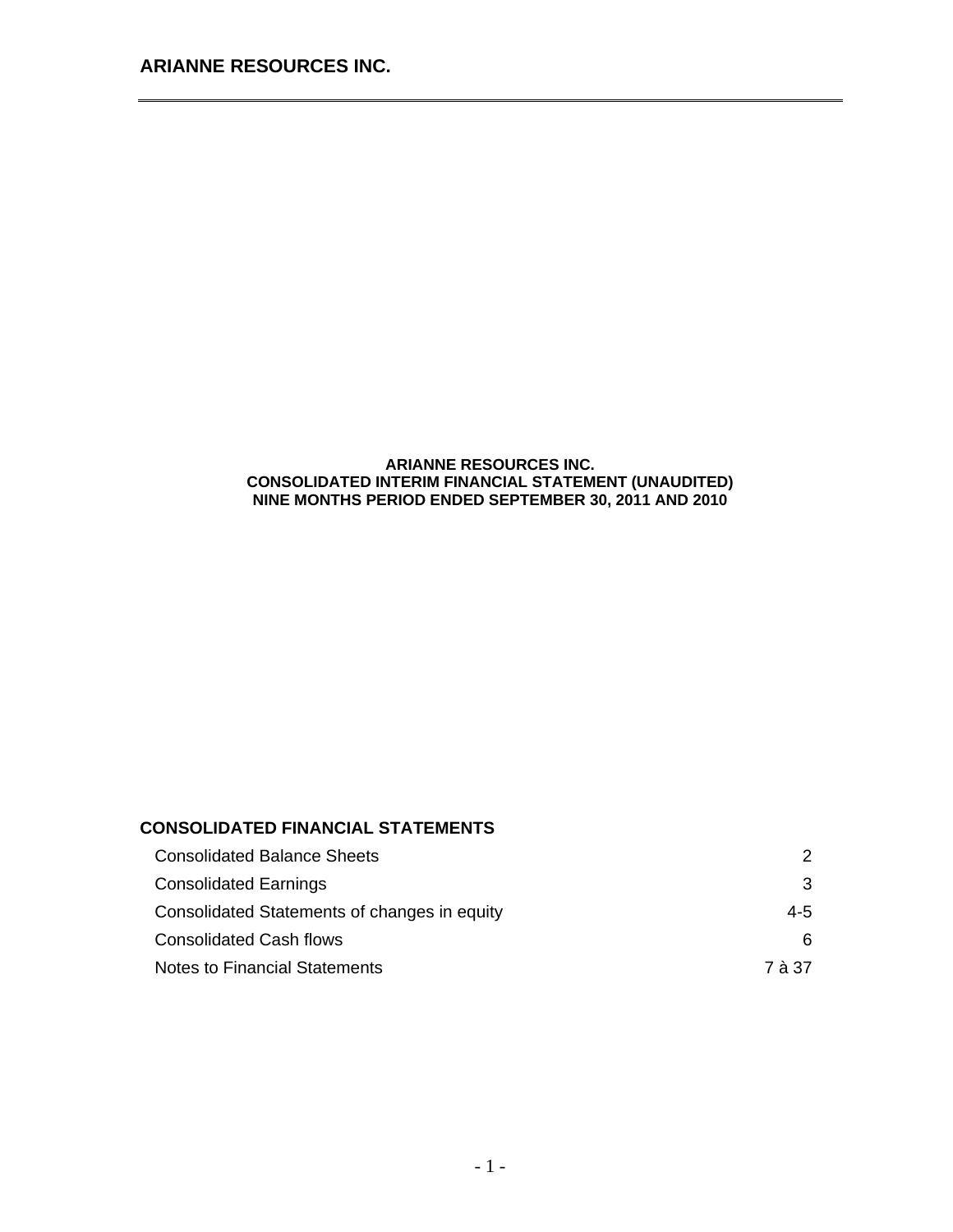# **CONSOLIDATED BALANCE SHEETS (unaudited)**

|                                              | <b>Notes</b>   | 2011       | 30 September 31 December 1 <sup>st</sup> January<br>2010 | 2010       |
|----------------------------------------------|----------------|------------|----------------------------------------------------------|------------|
|                                              |                | \$         | \$                                                       | \$         |
| <b>ASSETS</b>                                |                |            |                                                          |            |
| <b>Current</b>                               |                |            |                                                          |            |
| Cash                                         | 4              | 4 570 222  | 1752 598                                                 | 18 683     |
| Term deposit                                 | 4              | 4 155 259  |                                                          |            |
| Trade and other receivable                   | 5              | 30 912     |                                                          |            |
| Taxes on products and services to receive    |                | 333 519    | 95 782                                                   | 83 096     |
| Available-for-sale investments               | 6              | 871 582    | 7 2 5 0                                                  |            |
| Other current assets                         | $\overline{7}$ | 11 921     | 113862                                                   | 7852       |
| Tax credit and mining rights receivables     |                | 392 116    | 74 116                                                   | 576 859    |
| <b>Current assets</b>                        |                | 10 365 531 | 2 043 608                                                | 686 490    |
| <b>Non-current</b>                           |                |            |                                                          |            |
| Cash reserved for exploration and evaluation |                |            | 643 556                                                  | 194 609    |
| Mining properties                            | 8              | 1 226 925  | 1 013 712                                                | 867 932    |
| Exploration and evaluation assets            | 9              | 7 468 027  | 4 240 784                                                | 5 507 598  |
| Non-current assets                           |                | 8 694 952  | 5 898 052                                                | 6 570 139  |
| <b>Total assets</b>                          |                | 19 060 483 | 7 941 660                                                | 7 256 629  |
| <b>LIABILITIES</b>                           |                |            |                                                          |            |
| <b>Current</b>                               |                |            |                                                          |            |
| Accounts payable and other liabilities       |                | 602 198    | 318 325                                                  | 239 136    |
| Current portion of long-term debt            |                |            |                                                          | 3540       |
| <b>Current liabilities</b>                   |                | 602 198    | 318 325                                                  | 242 676    |
| <b>Non-current</b>                           |                |            |                                                          |            |
| Deferred tax liabilities                     |                | 392 810    | 150 810                                                  | 472 600    |
| <b>Total liabilities</b>                     |                | 995 008    | 469 135                                                  | 715 276    |
|                                              |                |            |                                                          |            |
| <b>Equity</b>                                |                |            |                                                          |            |
| Share capital                                | 10             | 22 662 314 | 14 327 861                                               | 11 901 731 |
| Contributed surplus                          |                | 4 979 466  | 4 189 374                                                | 3 142 680  |
| Warrants                                     |                | 4 314 337  | 1 513 396                                                | 424 443    |
| <b>Deficit</b>                               |                | (14514672) | (12 555 356)                                             | (8927501)  |
| Accumulated other comprehensive income       |                | 624 030    | (2750)                                                   |            |
| <b>Total equity</b>                          |                | 18 065 475 | 7 472 525                                                | 6 541 353  |
| <b>Total liabilities and equity</b>          |                | 19 060 483 | 7 941 660                                                | 7 256 629  |

*ON BEHALF OF THE BOARD,* 

\_\_\_\_\_\_\_\_\_\_\_\_\_\_\_\_\_\_\_\_\_\_\_\_\_\_\_\_\_\_\_\_\_\_\_\_, Director

\_\_\_\_\_\_\_\_\_\_\_\_\_\_\_\_\_\_\_\_\_\_\_\_\_\_\_\_\_\_\_\_\_\_\_\_, Director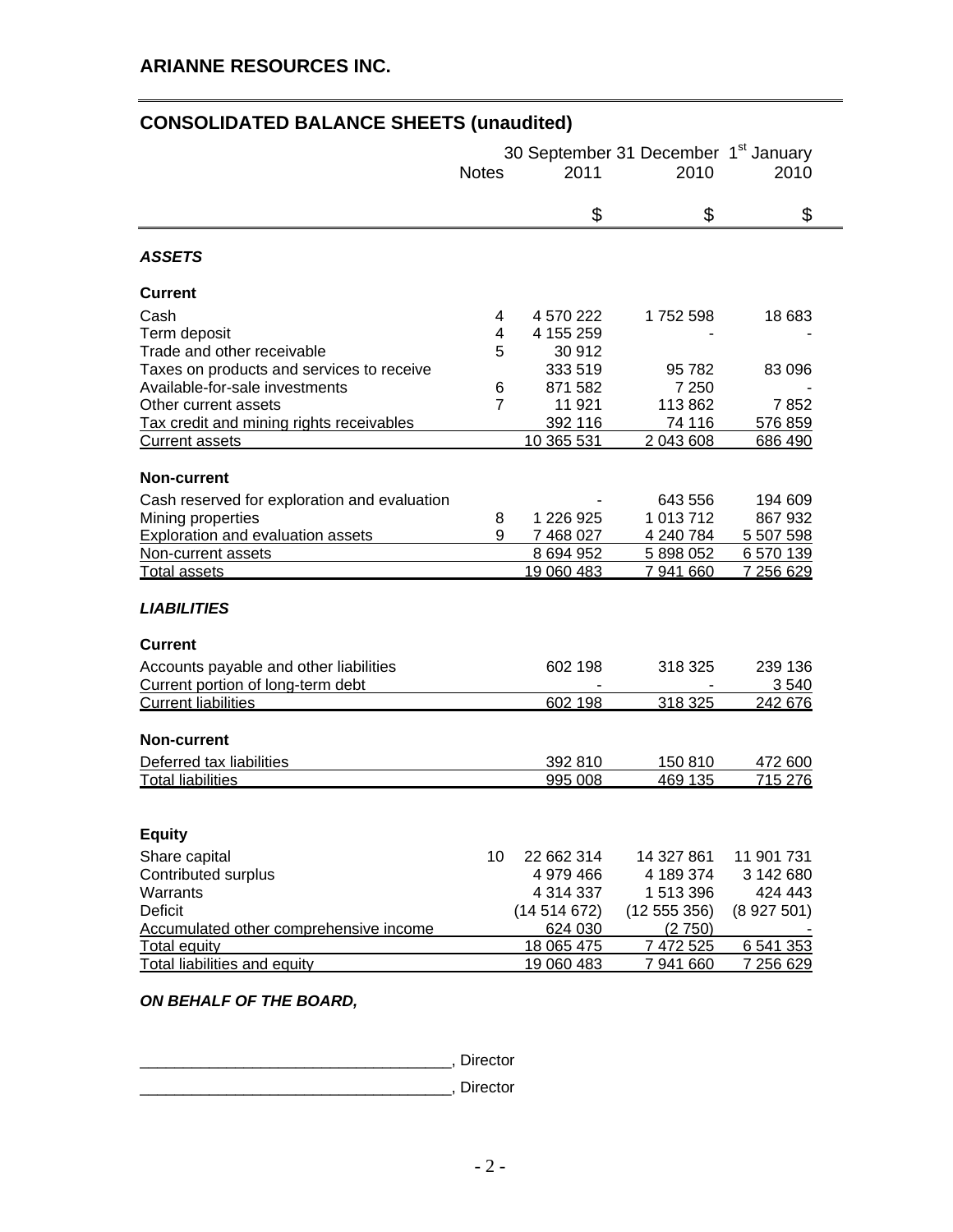# **CONSOLIDATED EARNINGS (unaudited) THREE AND NINE MONTHS PERIOD ENDED SEPTEMBER 30**

|                                                                          | Three-months<br>period ended<br>September 30,<br>2011 | Nine-months<br>period ended<br>September 30,<br>2011 | Three-months<br>period ended<br>September 30,<br>2010 | Nine-months<br>period ended<br>September 30,<br>2010 |
|--------------------------------------------------------------------------|-------------------------------------------------------|------------------------------------------------------|-------------------------------------------------------|------------------------------------------------------|
| <b>INCOME</b>                                                            |                                                       |                                                      |                                                       |                                                      |
| Interest<br>Gain on change rate                                          | 27 016<br>(1963)                                      | 38 687<br>961                                        | 110<br>÷,                                             | 109<br>$\blacksquare$                                |
|                                                                          | 25 053                                                | 39 648                                               | 110                                                   | 109                                                  |
| ADMINISTRATIVE EXPENSES                                                  |                                                       |                                                      |                                                       |                                                      |
| Salaries and employee benefits (note 12)                                 | 71 451                                                | 186 469                                              |                                                       |                                                      |
| Stock-based compensation expense                                         | 365 750                                               | 552 806                                              | 100 000                                               | 220 000                                              |
| Professional and consultant fees                                         | 13813                                                 | 93 4 34                                              | 3 9 0 9                                               | 16 409                                               |
| Management fees                                                          | 27 736                                                | 67 547                                               | 22 100                                                | 64 100                                               |
| Registration and listing fees                                            | 19 377                                                | 61 966                                               | 4 4 5 4                                               | 39 096                                               |
| Annual general meeting                                                   |                                                       | 18 604                                               | 1674                                                  | 15 582                                               |
| Formation                                                                | 2998                                                  | 5 2 9 9                                              |                                                       |                                                      |
| Advertising                                                              | 22 809                                                | 78 366                                               | 8 1 7 0                                               | 37 037                                               |
| Travelling and promotion                                                 | 30 256                                                | 101 132                                              | 7 5 3 9                                               | 35 980                                               |
| <b>Relation with investors</b>                                           | 27 801                                                | 70 191                                               | 1 624                                                 | 9 0 0 7                                              |
| Insurance                                                                | 4 3 5 3                                               | 8 4 7 3                                              | 2 1 8 8                                               | 6 5 6 4                                              |
| Rent and office expenses                                                 | 13786                                                 | 40 837                                               | 5 1 1 9                                               | 12 901                                               |
| Interest and bank expenses                                               | 574                                                   | 1 1 5 5                                              | 286                                                   | 786                                                  |
| Part XII.6 tax                                                           | $\overline{\phantom{a}}$                              | $\blacksquare$                                       | $\blacksquare$                                        | 71 455                                               |
|                                                                          | (600704)                                              | (1286279)                                            | (157063)                                              | (528917)                                             |
|                                                                          | (575651)                                              | (1246631)                                            | (156953)                                              | (528 808)                                            |
| GAIN (LOSS) ON DISPOSAL                                                  |                                                       |                                                      |                                                       |                                                      |
| Gain (loss) on disposal of properties                                    |                                                       | (276 245)                                            |                                                       | 10 000                                               |
| Gain (loss) on disposal of investments                                   | 115 426                                               | 284 083                                              |                                                       |                                                      |
|                                                                          | 115 426                                               | 7838                                                 |                                                       | 10 000                                               |
| NET EARNINGS FOR THE PERIOD                                              | (460 225)                                             | (1238793)                                            | (156953)                                              | (518 808)                                            |
| NET OTHER COMPREHENSIVE INCOME<br>Available-for-sale investments         |                                                       |                                                      |                                                       |                                                      |
|                                                                          |                                                       |                                                      |                                                       |                                                      |
| Net from future tax unrealized gain 242 000 \$ in 2011 (0\$)<br>en 2010) | (137 726)                                             | 624 030                                              |                                                       | 101 000                                              |
|                                                                          |                                                       |                                                      |                                                       |                                                      |
| COMPREHENSIVE INCOME FOR THE PERIOD                                      | (597951)                                              | (614763)                                             | (156953)                                              | (417808)                                             |
|                                                                          |                                                       |                                                      |                                                       |                                                      |
| BASIC AND DILUTED GAIN (LOSS) PER SHARE                                  | (0,009)                                               | (0,009)                                              | (0,005)                                               | (0,014)                                              |
|                                                                          | $-3-$                                                 |                                                      |                                                       |                                                      |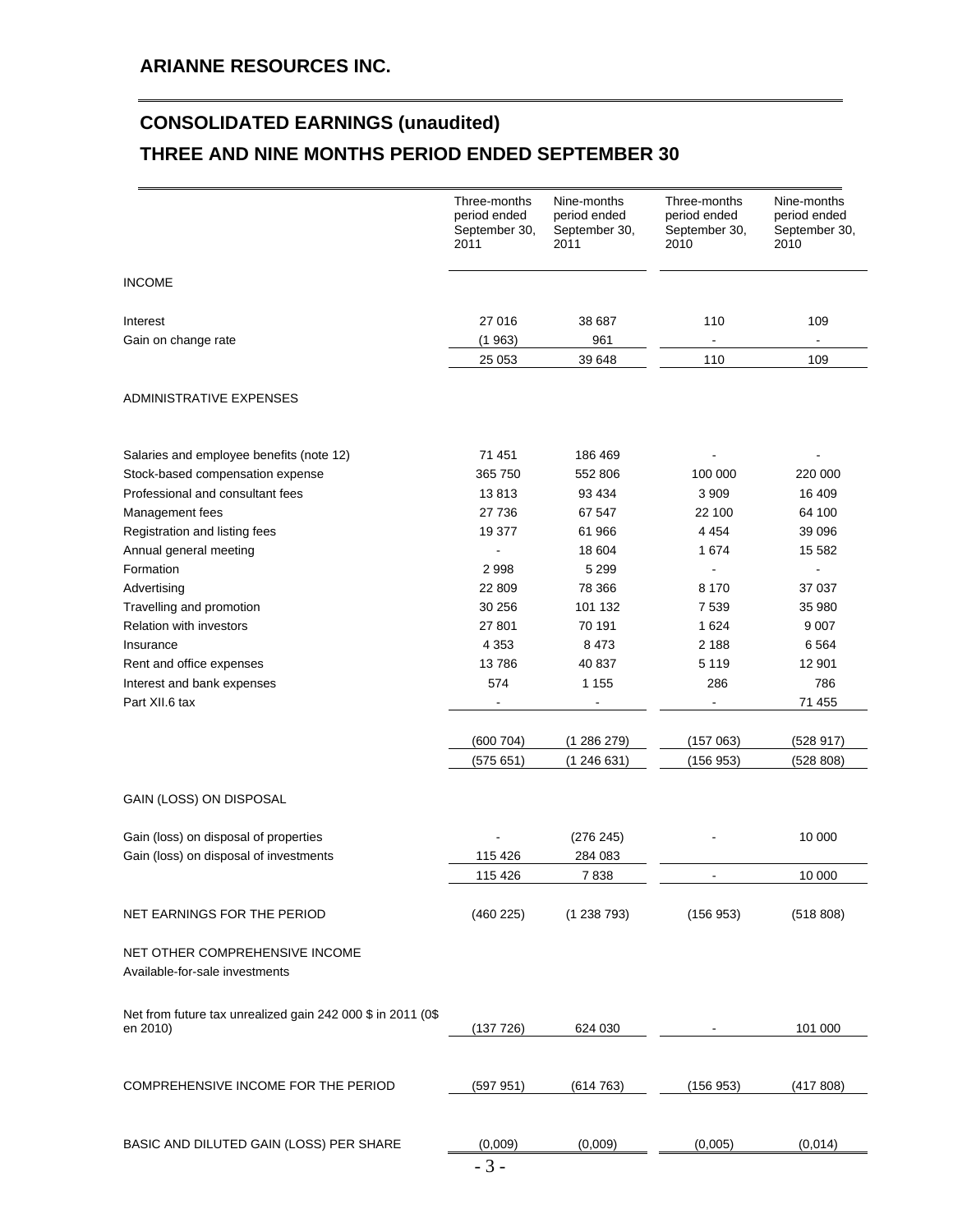# **CONSOLIDATED STATEMENTS OF CHANGES IN EQUITY (unaudited)**

|                                                                                                     | Share<br>capital              | <b>Contributed Warrants</b><br>surplus | for sale                          | Available<br>equity<br>financial<br>assets | <b>Deficit</b>         | Total                               |
|-----------------------------------------------------------------------------------------------------|-------------------------------|----------------------------------------|-----------------------------------|--------------------------------------------|------------------------|-------------------------------------|
|                                                                                                     | \$                            | \$                                     | \$                                | \$                                         | \$                     | \$                                  |
| <b>BALANCE AS AT JANUARY 1, 2010</b><br>Net earnings for the period<br>Future income taxes relating | 11 901 731                    | 3 142 680                              | 424 443                           |                                            | (8927501)<br>(2986172) | 6 541 353<br>(2986172)              |
| flow-through shares<br>Shares-based compensation costs<br>Issuance of flow-through shares f         | 1 376 780                     |                                        |                                   |                                            | 70 200)<br>571 483)    | 70 200)<br>571 483)<br>1 376 780    |
| Issuance of shares on<br>private investment financing<br>Issuance of shares on                      | 2 060 069                     |                                        |                                   |                                            |                        | 2 060 069                           |
| warrants exercised<br>Value assigned                                                                | 288 198                       |                                        |                                   |                                            |                        | 288 198                             |
| to warrants<br>Warrants granted<br>Warrants expired                                                 | 112 583<br>(1469000)          | 267 464                                | (112583)<br>1 469 000<br>267 464) |                                            |                        |                                     |
| Options granted<br>under the plan<br>Options granted to brokers                                     |                               | 526 408<br>252 822                     |                                   |                                            |                        | 526 408<br>252 822                  |
| Issuance of shares for acquisition<br>of mining properties                                          | 37 500                        |                                        |                                   |                                            |                        | 37 500                              |
| <b>Issuance of shares</b><br>in settlement of debts<br>Other comprehensive income                   | 20 000                        |                                        |                                   | 2 7 5 0)                                   |                        | 20 000<br>2 750)                    |
| <b>BALANCE AS AT DECEMBER 31, 2010 14 327 861</b>                                                   |                               | 4 189 374                              | 1 513 396                         | (2750)                                     | (12555356)             | 7 472 525                           |
| Net earnings for the period<br>Flow-through financing<br>Hard-cash                                  | 1 250 000<br>8 000 000        |                                        |                                   |                                            | (1238793)              | (1238793)<br>1 250 000<br>8 000 000 |
| Value assigned to warrants<br>Share issuance expenses<br>Issuance of shares on warrants             | (3 240 000)                   |                                        | 3 240 000                         |                                            | (720523)               | (720523)                            |
| exercised<br>Value assigned                                                                         | 1 163 111                     |                                        |                                   |                                            |                        | 1 163 111                           |
| to warrants<br>Stock options cashed exercised<br>Value assigned to option exercised                 | 428 349<br>366 800<br>366 193 | (366 193)                              | (428 349)                         |                                            |                        | 366 800                             |
| Options granted<br>under the plan<br><b>Expired warrants</b>                                        |                               | 1 145 575<br>10710                     | (10710)                           |                                            |                        | 1 145 575                           |
| Other comprehensive income                                                                          |                               |                                        |                                   | 626 780                                    |                        | 626 780                             |
| <b>BALANCE AS AT SEPTEMBER 30. 2011 22 662 314</b>                                                  |                               | 4 979 466                              | 4 314 337                         | 624 030                                    | (14514672)             | 18 065 475                          |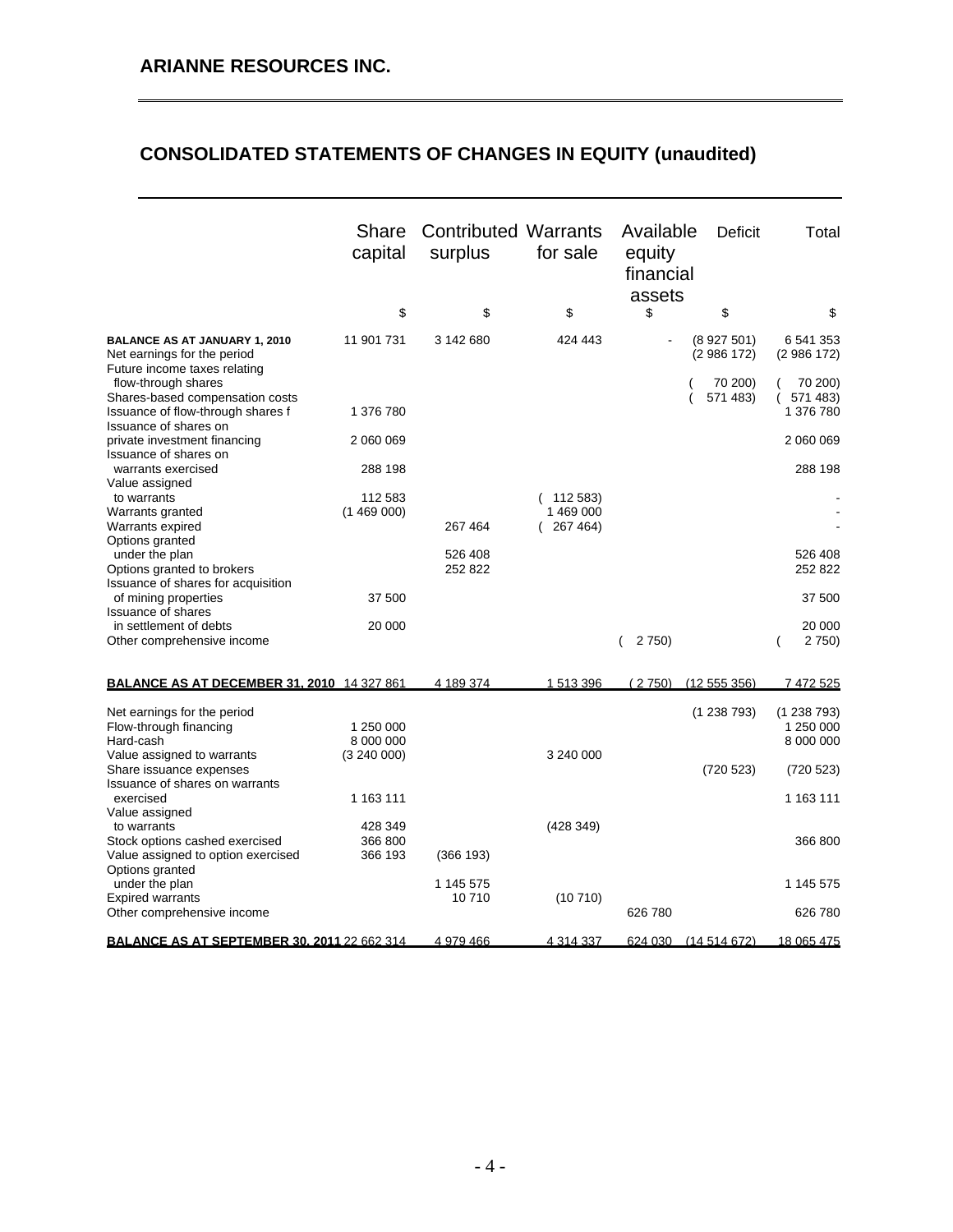# **CONSOLIDATED STATEMENTS OF CHANGES IN EQUITY (unaudited)**

| <b>BALANCE AS AT JANUARY 1, 2010</b>                   | 11 901 731 | 3 142 680 | 424 443  | (8927501)<br>۰ | 6 541 353 |
|--------------------------------------------------------|------------|-----------|----------|----------------|-----------|
| Net earnings for the period                            |            |           |          | (417808)       | (417 808) |
|                                                        | 275 600    |           |          |                | 275 600   |
| Flow-through financing                                 |            |           |          |                |           |
| Hard-cash                                              | 327 994    |           |          |                | 327 994   |
| Share issuance expenses                                |            |           |          | (25620)        | (25620)   |
| Issuance of shares on warrants<br>exercised and cashed |            |           |          |                |           |
| Value assigned to warrants                             |            |           | 118 275  |                | 118 275   |
| Acquisition of properties                              | 22 500     |           |          |                | 22 500    |
| Options granted under the plan                         |            | 220 000   |          |                | 220 000   |
| <b>Expired warrants</b>                                |            | 201 121   | (201121) |                |           |
| Other comprehensive income                             |            |           |          |                |           |
| <b>BALANCE AS AT SEPTEMBER 30, 2010 12 527 825</b>     |            | 3563801   | 341 597  | (9.370.929)    | 7 062 294 |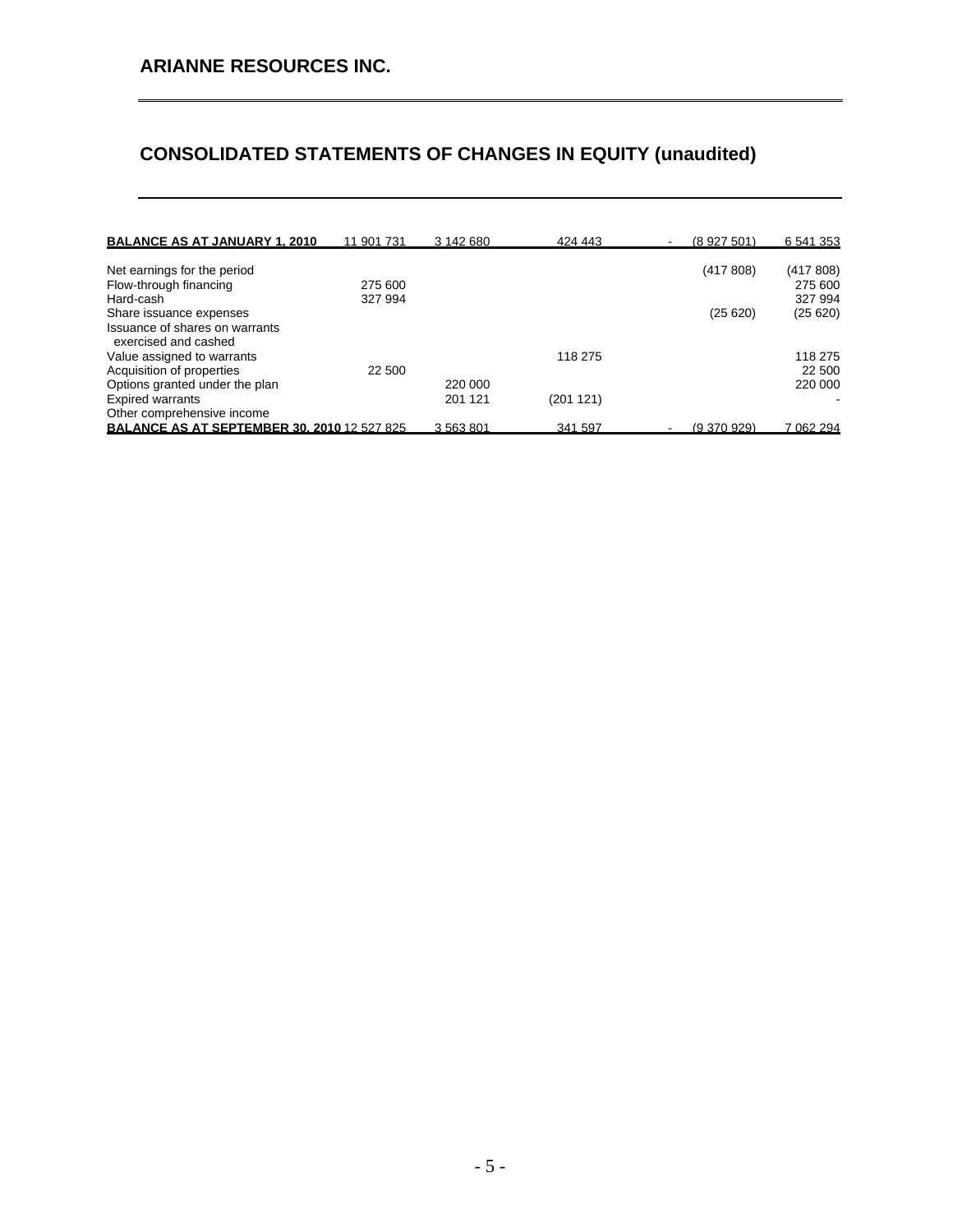## **CONSOLIDATED CASH FLOWS (unaudited) THREE AND NINE MONTHS PERIOD ENDED SEPTEMBER 30**

|                                                                                                                             | Three-months period<br>ended September 30,<br>2011 | Nine-months period<br>ended September 30,<br>2011 | Three-months period<br>ended September 30,<br>2010 | Nine-months period<br>ended September 30,<br>2010 |
|-----------------------------------------------------------------------------------------------------------------------------|----------------------------------------------------|---------------------------------------------------|----------------------------------------------------|---------------------------------------------------|
| <b>OPERATING ACTIVITIES</b>                                                                                                 |                                                    |                                                   |                                                    |                                                   |
| Net loss                                                                                                                    | (460 225)                                          | (1238793)                                         | (156953)                                           | (518808)                                          |
| Items not involving cash :<br>Stock-based compensation<br>Gain on disposal of investments<br>Loss on disposal of properties | 365 750<br>(115 426)                               | 552 806<br>(284083)<br>18753                      | 100 000                                            | 220 000                                           |
| Loss (gain) on disposal of exploration<br>and evaluation assets                                                             |                                                    | 257 492                                           | (10000)                                            | (10000)                                           |
|                                                                                                                             | (209901)                                           | (693 825)                                         | (66953)                                            | (308 808)                                         |
| Net change in non-cash operatin<br>working capital items                                                                    | 169 691                                            | (200 835)                                         | 11864                                              | 48 501                                            |
|                                                                                                                             | (40210)                                            | (894660)                                          | (55089)                                            | (260 307)                                         |
| <b>Investment activities</b>                                                                                                |                                                    |                                                   |                                                    |                                                   |
| Acquisition of term deposit<br>Sale of mining properties<br>Tax credit and mining rights received                           | (4 150 811)                                        | (4 150 811)                                       | 10 000                                             | 10 000<br>546 169                                 |
| Cash reserved for exploration and<br>evaluation                                                                             | 1 195 920                                          | 643 556                                           | 240 433                                            | 9844                                              |
| Mining properties                                                                                                           | (6535)<br>(1363801)                                | (231966)<br>(2891966)                             | (14923)<br>(208045)                                | (85149)<br>(739908)                               |
| Exploration and evaluation assets                                                                                           |                                                    |                                                   |                                                    |                                                   |
|                                                                                                                             | (4325227)                                          | (6631187)                                         | 27 465                                             | (259 044)                                         |
| <b>Financing activities</b>                                                                                                 |                                                    |                                                   |                                                    |                                                   |
| Issuance of shares and warrants<br>Cash inflow relating to share capital and                                                |                                                    | 9 250 000                                         |                                                    | 721869                                            |
| warrants<br>Share issuance expenses                                                                                         | 201 356                                            | 1 163 111<br>(720 523)                            |                                                    | (25620)                                           |
| Cash inflow relating to stock options<br>exercised                                                                          | 30 000                                             | 366 800                                           |                                                    |                                                   |
| Proceed from investments disposal<br>Payments on long-term debt                                                             | 115 426<br>$\blacksquare$                          | 284 083                                           |                                                    |                                                   |
|                                                                                                                             |                                                    |                                                   |                                                    | (3540)                                            |
|                                                                                                                             | 346 782                                            | 10 343 471                                        |                                                    | 692 709                                           |
| <b>CASH INCREASE (DECREASE)</b>                                                                                             | (4018655)                                          | 2 817 624                                         | (27624)                                            | 173 358                                           |
| CASH, BEGINNING OF THE YEAR                                                                                                 | 8 5 8 8 8 7 7                                      | 1752 598                                          | 164 417                                            | 18 683                                            |
| CASH, END OF THE YEAR (NOTE 4)                                                                                              | 4 570 222                                          | 4 570 222                                         | 192 041                                            | 192 041                                           |
| <b>ADDITIONOAL INFORMATION</b><br>Interest paid<br>Interest received                                                        | 469<br>7415                                        | 1 155<br>19 086                                   |                                                    |                                                   |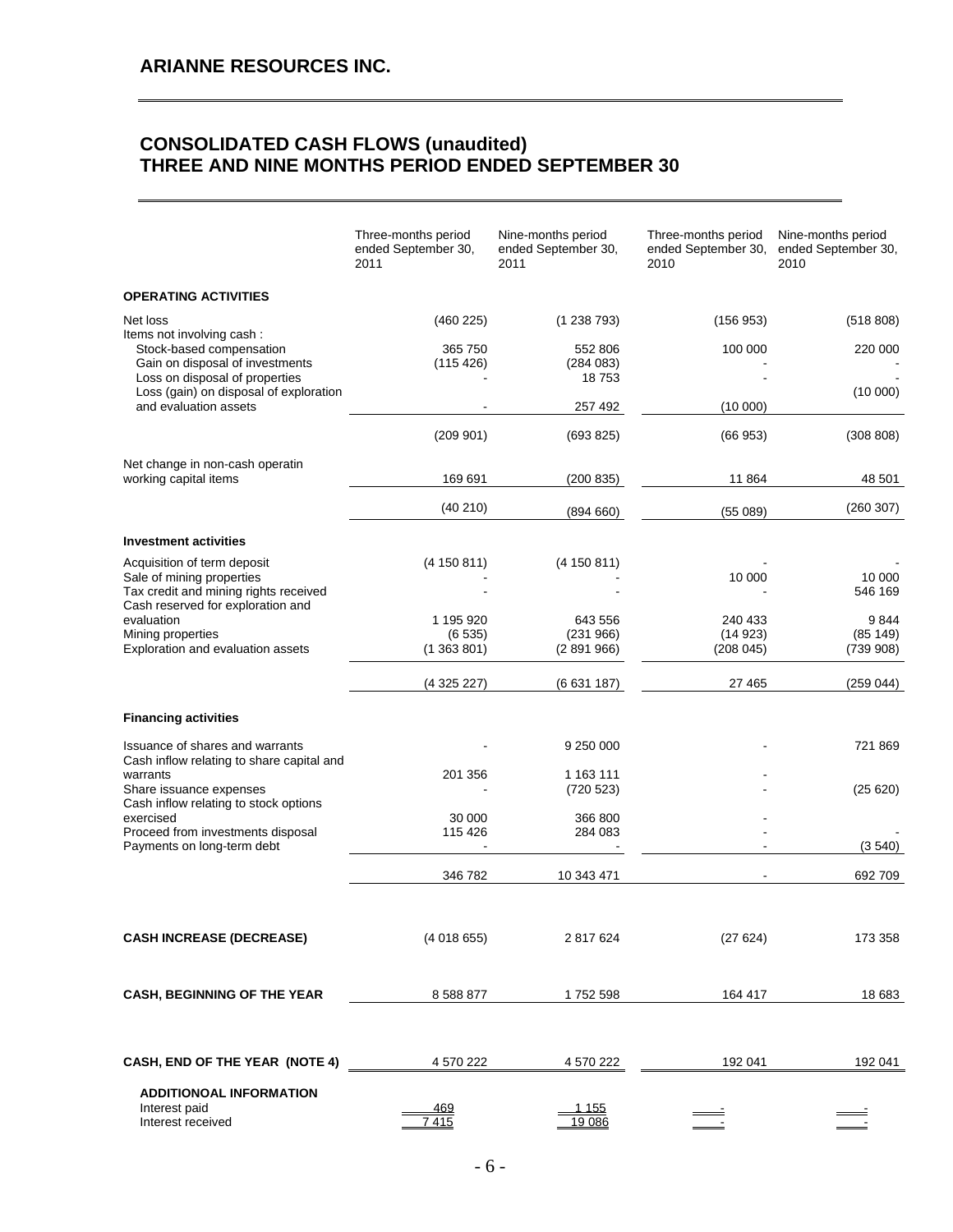SEPTEMBER 30, 2011

### $\overline{\phantom{a}}$ **1. STATUTE OF INCORPORATION AND NATURE OF ACTIVITIES**

Arianne resources Inc. (the "Company"), incorporated under the Quebec Business Corporations Act, is engaged in the acquisition and exploration of mining properties. Its activities are in Canada and it also holds an option to acquire a mining property in Mexico. It is quoted on the TSX Venture (Toronto, Canada) and its shares trade under the symbol DAN, it is also quoted on American Stock Exchange Over-the Counter QX (OTCQX) under the symbol DRRSF.

On June 2011, the Company has modified his status to be conform to the Quebec Business Corporations Act.

The main office is located at 30 rue Racine, suite 160, Chicoutimi, Quebec, Canada G7H 1P5.

These interim consolidated financial statements have been prepared in accordance with the International Financial Reporting Standards ("IFRS").

The Board of Directors approved these unaudited interim consolidated financial statements on November 16, 2011.

## **2. BASIS OF PREPARATION AND FIRST TIME ADOPTION OF IFRS**

The consolidated interim financial statements have been prepared in accordance with IAS 34, *Interim Financial Reporting* as adopted by the Accounting Standards Board of Canada. Those accounting policies are based on the IFRS and International Financial Reporting Interpretations Committee ("IFRIC") that the Company expects to be applicable at that time.

The consolidated interim financial statements were previously prepared under Canadian Generally Accepted Accounting Principles («GAAP»). The transition date to IFRS is January 1, 2010. An explanation of how the transition to IFRS has affected the reported financial position, financial performance and cash flows of the Company is provided in Note 19 which includes a reconciliation of equity and income statement for the comparative period and of equity at the date of transition reported under Canadian Generally Accepted Accounting Principles ("GAAP") to those reported for that period and at the date of transition under IFRS.

The financial statements have been prepared in accordance with Canadian generally accepted accounting principles and on the basis of the going-concern assumption, meaning that the Company will be able to realize its assets and discharge its liabilities in the normal course of operations.

#### **Basis of preparation**

The preparation of financial statements in accordance with IAS 34 requires the use of certain critical accounting estimates. It also requires management to exercise judgment in applying the Company's accounting policies. The note describes the areas involving a higher degree of judgment or complexity, or areas where assumptions and estimates are significant to the financial statements.

IFRS do not regulate accounting policies for flow-through shares and their fiscal treatment. The Company has adopted the same position for treatments as the Mining Workgroup on IFRS created by the Canadian Institute of Chartered Accountants (CICA) and the Prospectors and Developers Association of Canada (PDAC).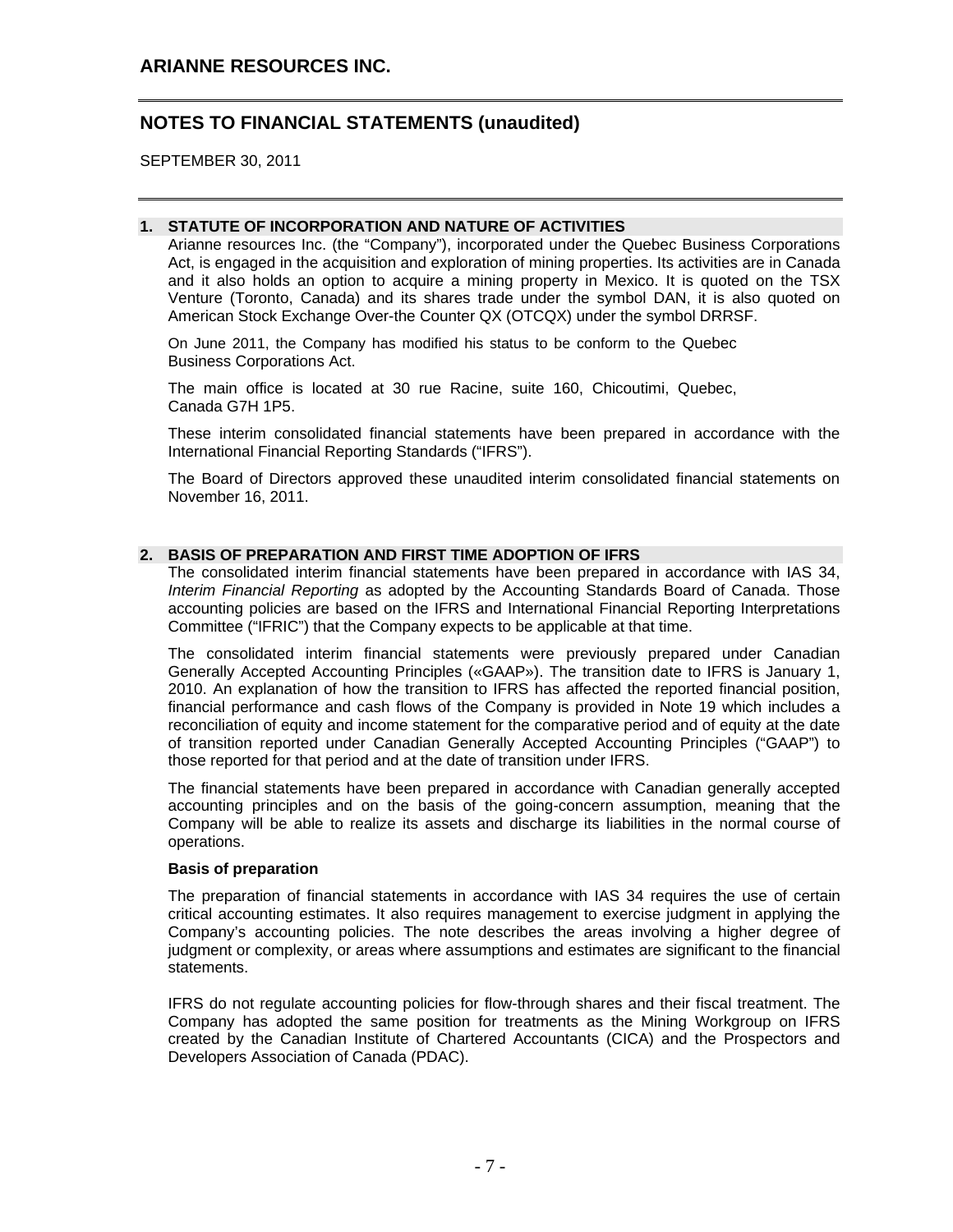SEPTEMBER 30, 2011

## **2. BASIS OF PREPARATION AND FIRST TIME ADOPTION OF IFRS (continued)**

Management makes estimates and assumptions that affect the reported amounts of assets and liabilities and disclosure of contingent assets and liabilities at the date of the financial statements, and the reported amounts of revenues and expenses during the reporting period. Significant areas requiring the use of management estimates include:

- the collectability of amounts receivable;
- recovery of Mining Exploration Tax Credits;
- balances of accrued liabilities;
- the fair value of financial instruments:
- the rates for amortization of equipment;
- the recoverability of investment;
- determination of asset retirement and environmental obligations;
- the utilization of future income tax assets; and
- the determination of the variables used in the calculation of share-based payments.

While management believes that these estimates are reasonable, actual results could differ from those estimates and could impact future results of comprehensive income and cash flows.

The interim financial statements were prepared on a historical cost basis except for financial instruments, which are classified as available-for-sale.

The attached financial statements have been prepared on the assumption of the continuity of the exploitation that which the Company plans to realize its assets and resolve its liabilities in the normal course of its activities. The Company has yet to determine if the mining properties contain ore reserves that can be economically exploited. The exploration of the fair value of the mineral deposits implies important financial risk. The success of the Company will depend on certain variables, one of which is the relatable risk of exploration and extraction.

For the period ending September 30 2011, the Company registered a net loss of \$614,763 (\$417,808 in 2010). Management periodically searches for means of obtaining financing under the form of emitting flow through shares, subscription bonds and share options as to be able to peruse its activities. Even though, this has been possible in the past there is no guarantee that it will continue to success in the future. Should management be unable to obtain new funds, the Company could then be unable to continue its activities, and the realized amounts as an asset could then be of a lesser value than what is presented in the financial statements.

These changes have no incidence on the Company.

Principal accounting policies used for the quarter financial statements are described in note 3.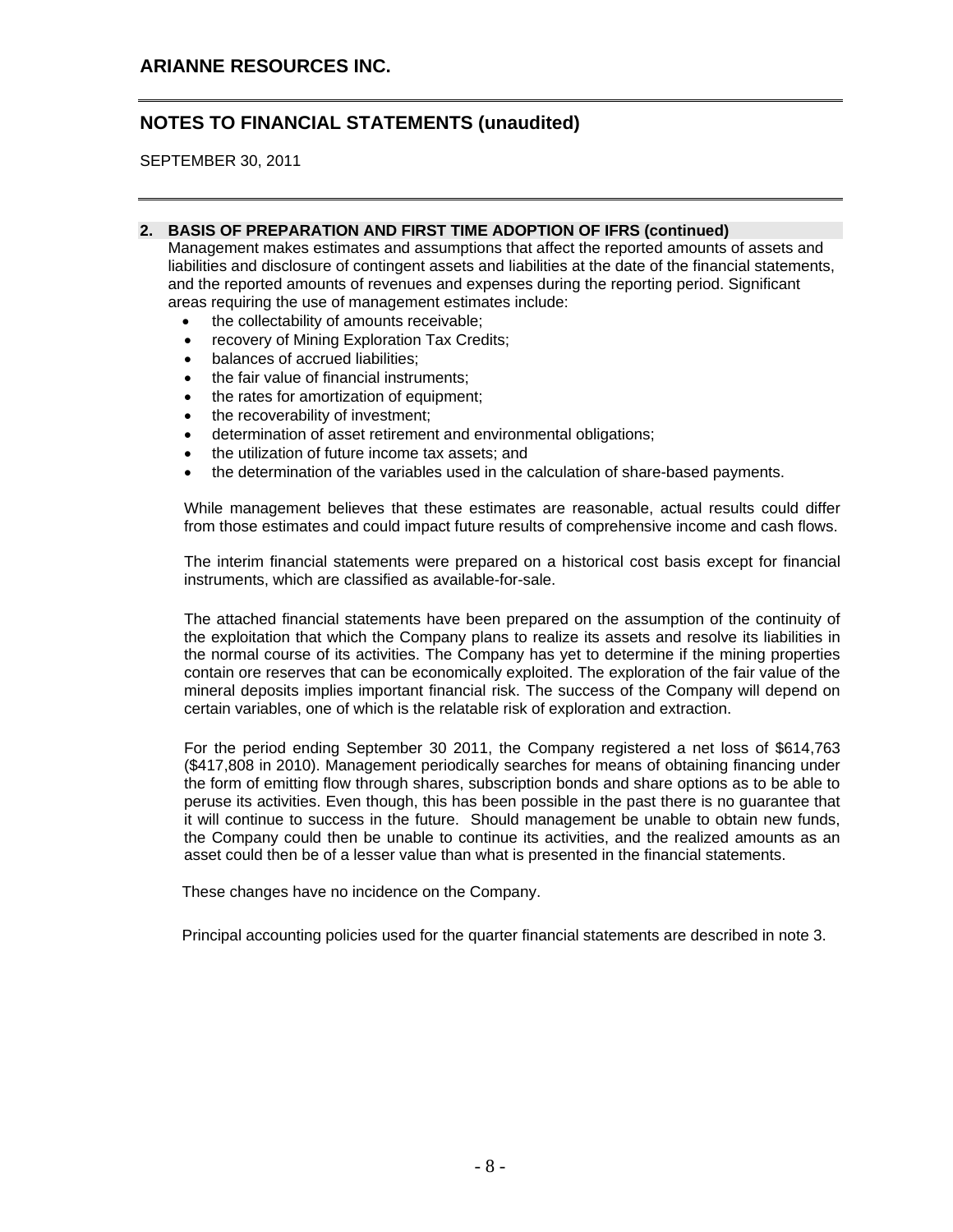SEPTEMBER 30, 2011

## **3. SIGNIFICANT ACCOUNTING POLICIES**

**3.1 Standards, amendments and interpretations of the existing standards that had not yet come into effect & that the Company has not adopted in a forward manner**.

At the date of the authorisation of these consolidated interim financial statements, new accounting regulations, existing standards, and new amendments were published, but had not yet been adopted in a forward manner by the Company.

Management plans to adopt these new accounting standards that have yet to be adopted in the Company's accounting methods. This will take place following the date of entry of each new position. Information on the new standard, interpretations and the new amendments that are pertinent to the financial statements of the Company will be given in the following information.

### **Certain new accounting standards and interpretations have been published that are not mandatory for the September 30, 2011 reporting period:**

IFRS 9, Financial Instruments, addresses classification and measurement of financial instruments and replaces the multiple category and measurement models in IAS 39, Financial Instruments - Recognition and Measurement, for debt instruments with a new mixed measurement model having only two categories: amortized cost and fair value through profit or loss. IFRS 9 also replaces the models for measuring equity instruments, and such instruments are either recognized at fair value through profit or loss or at fair value through other comprehensive income (loss). IFRS 9 is required to be applied for accounting periods beginning on or after January 1, 2013, with earlier adoption permitted.

The Company has not yet assessed the impact of the standard or determined whether it will adopt the standard.

IFRS 10: "Consolidated Financial Statements" (effective from January 1, 2013): The IASB aims to replace SIC-12, "Consolidation – Special Purpose Entities" and parts of IAS 27 "Consolidated and Separate Financial Statements". The new standard builds on existing principles by identifying the concept of control as the determining factor in whether an entity should be included in a Corporation's consolidated financial statements. The standard provides additional guidance to assist in the determination of control where it is difficult to assess. IFRS 10 is effective for annual periods beginning on or after January 1, 2013. Management has not yet assessed the impact of the adoption of this standard on its consolidated financial statements.

IFRS 11: "Joint Arrangements" (effective from January 1, 2013): The IASB aims to replace IAS 31, "Interests in Joint Ventures", and SIC-13, "Jointly Controlled Entities – Non-monetary Contributions by Venturers". IFRS 11 focuses on the rights and obligations of a joint arrangement, rather than its legal form as is currently the case under IAS 31. The standard addresses inconsistencies in the reporting of joint arrangements by requiring the equity method to account for interests in jointly controlled entities. Under the equity method, the Corporation's share of net assets, net income and other comprehensive income of joint ventures will be presented as one-line items on the consolidated statement of financial position, the consolidated income statement and the consolidated statement of comprehensive income, respectively. IFRS 11 is effective for annual periods beginning on or after January 1, 2013. Management has not yet assessed the impact of the adoption of this standard on its consolidated financial statements.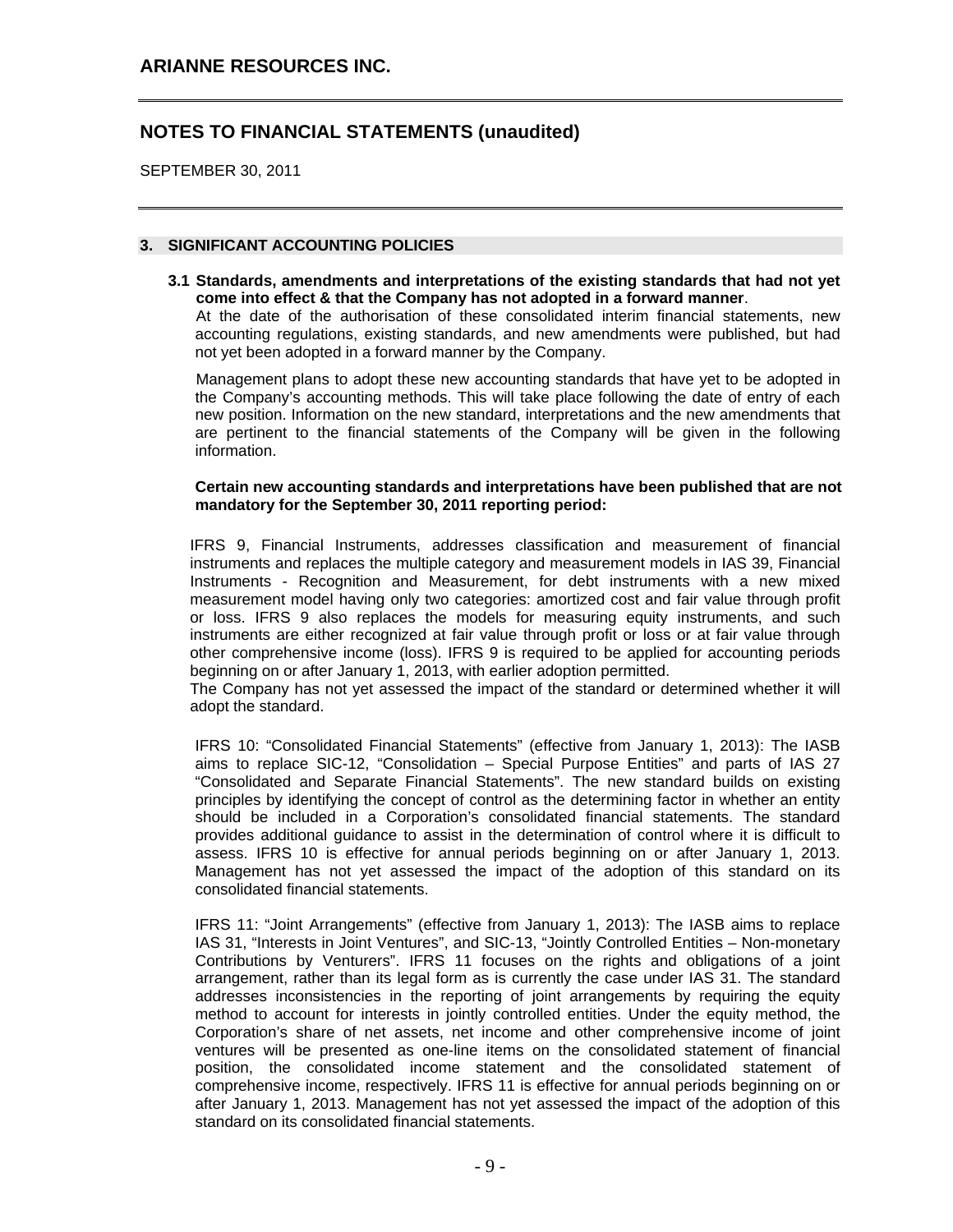## **ARIANNE RESOURCES INC.**

## **NOTES TO FINANCIAL STATEMENTS (unaudited)**

SEPTEMBER 30, 2011

## **3. SIGNIFICANT ACCOUNTING POLICIES (continued)**

**3.1 Standards, amendments and interpretations of the existing standards that had not yet come into effect & that the Company has not adopted in a forward manner (continued)**

IFRS 12: "Disclosure of interests in Other Entities" (effective from January 1, 2013): IFRS 12 is a new and comprehensive standard on disclosure requirements for all forms of interests in other entities, including joint arrangements, associates, special purpose vehicles and other off-balance sheet vehicles. The standard requires an entity to disclose information regarding the nature and risks associated with its interests in other entities and the effects of those interests on its financial position, financial performance and cash flows. IFRS 12 is effective for annual periods beginning on or after January 1, 2013. Management has not yet assessed the impact of the adoption of this standard on its consolidated financial statements.

IFRS 13: "Fair value measurement" (effective from January 1, 2013): IFRS 13 will improve consistency and reduce complexity by providing a precise definition of fair value and a single source of fair value measurement and disclosure requirements for use across IFRS. IFRS 13 is effective for annual periods beginning on or after January 1, 2013. Management has not yet assessed the impact of the adoption of this standard on its consolidated financial statements.

Amendments to other standards: In addition, there have been amendments to existing standards, including IAS 27, IAS 28 and IAS 1. IAS 27 addresses accounting for subsidiaries, jointly controlled entities and associates in nonconsolidated financial statements. IAS 28 has been amended to include joint ventures in its scope and to address the changes in IFRSs 10 to 13. IAS 1 has been amended to change the disclosure of items presented in other comprehensive income, including a requirement to separate items presented in other comprehensive income into two groups based on whether they may be recycled to profit or loss in the future.

## **3.2 Basis of consolidation**

The interim consolidated financial statements include the accounts of the Parent company and its subsidiaries at September 30, 2011. Subsidiaries are all entities that the Company has the power to govern the financial and operational. The Company's subsidiaries are 100% owned by the parent company. The consolidated financial statements comprise the financial statements of the Group as at December 31.

All intra-group balances, transactions, unrealised gains and losses resulting from intra-group transactions are eliminated. Unrealized loss on assets sales relying from an intra-group transaction, the underlying asset is subject to a depreciation test from the Company's perspective. The amounts presented in the financial statements of the subsidiaries are readjusted to respect the accounting standards adopted by the Parent Company.

The result or other elements of the global subsidiaries acquired or surrenders during the period are accounted in part at the actual date of the acquisition or until the actual date of surrender.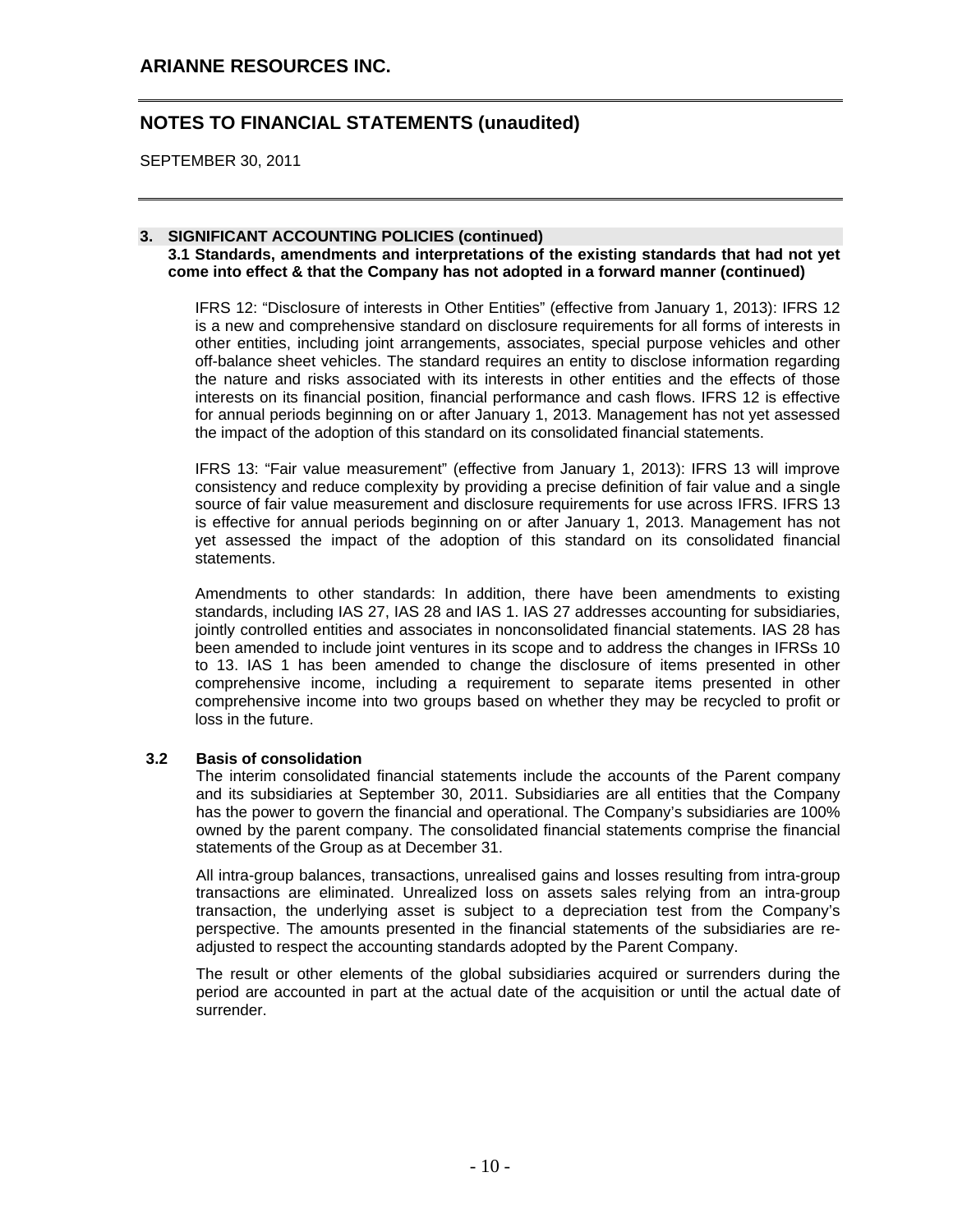SEPTEMBER 30, 2011

## **3. SIGNIFICANT ACCOUNTING POLICIES (continued)**

## **3.2 Basis of consolidation (continued)**

All intra-group balances, transactions, incomes and expenses resulting from intra-group transactions are eliminated in full.

**Subsidiary** 

|  |  |  |  |  | Information on subsidiaries September 30, 2011 are as follows: |
|--|--|--|--|--|----------------------------------------------------------------|
|--|--|--|--|--|----------------------------------------------------------------|

| Name of subsidiary   | Main activity | Act of incorporation         | Interest and<br>Right to vote |
|----------------------|---------------|------------------------------|-------------------------------|
| Oroplata Inc         | Inactive      | The Company Act<br>Part 1A   | 100%                          |
| Phosphate Canada Inc | Inactive      | The Compagnie Act<br>Part 1A | 100%                          |

### **3.3 Business Combinations**

The acquisition method of accounting is used to account for acquisitions. The counterpart transferred by the Company to obtain the control of a subsidiary is calculated as a sum, a the acquisition date, fair value of the assets and transfers, debts incurred and the part of the Capital assets given by the Company, to which contains the fair value of all assets and liabilities resulting in eventual agreement. The cost of acquisition is accounted as expenses when they are incurred.

In the process of grouping its subsidiaries, the Company accounted its identifiable assets acquired and its retained liabilities, including eventual liabilities and this, no matter if it was accounted for in the financial statements of the acquired company before its acquisition. The assets acquired and the retained liabilities are generally evaluated at their fair value at the acquisition date.

#### **3.4 Foreign currency translation**

### **Presentation currency and translation of foreign-currency transactions**

The consolidated financial statements of the Company and its subsidiaries are presented in Canadian dollars, which is the functional currency. Transactions in foreign currencies are recorded at the exchange rate prevailing at the date of the transaction. At each reporting date, foreign currency denominated monetary assets and liabilities are translated at year-end exchange rates. Exchange differences arising from the transactions are recorded in profit or loss for the period, except for exchange differences relating to borrowings to hedge net assets denominated in the consolidated subsidiaries' currency. These differences are recognized directly in equity as currency translation differences until the disposal of the net investment. Exchange differences arising from operating transactions are recorded in operating profit for the period; exchange differences related to financing transactions are recognized in finance income or in equity.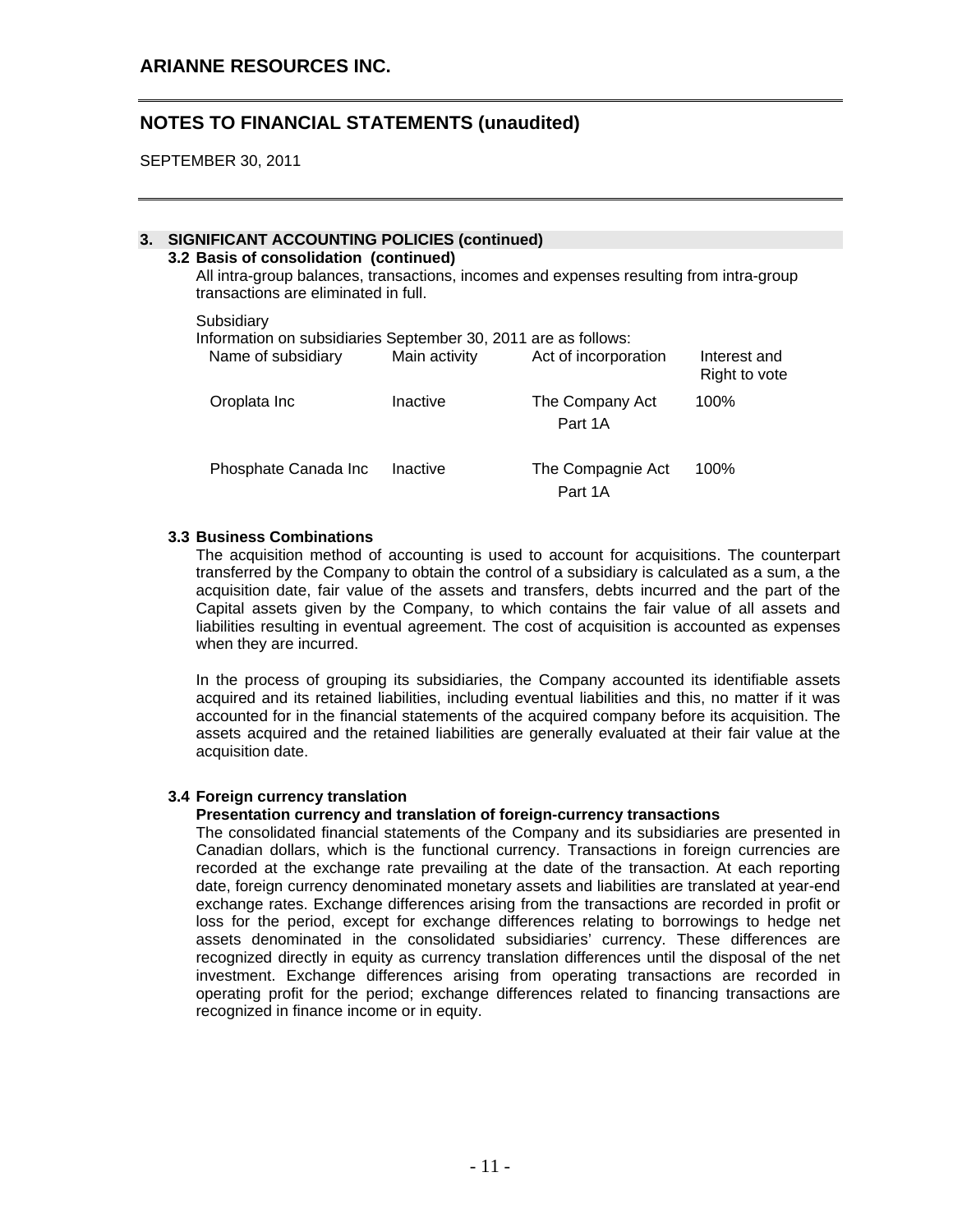SEPTEMBER 30, 2011

## **3. SIGNIFICANT ACCOUNTING POLICIES (continued)**

### **3.5 Revenue Recognition**

Investment transactions are accounted for on the transaction date and resulting revenues are recognized using the accrual basis.

### **3.6 Mining Rights Credit, Refundable Tax Credit Relating to Resources and Commitments Relating to these Credits**

The Company is entitled to a mining rights credit for mining exploration expenses in Quebec.

Furthermore, the Company is entitled to a refundable tax credit relating to resources for mining exploration companies on eligible expenses incurred in Quebec.

These tax credits are accounted in reduction of the exploration fees engaged in the IAS20 and are presented distinctly in the consolidated financial situation.

These tax credits are recorded, provided that the Company is reasonably certain that these credits will be received.

#### **3.7 Cash Reserved for Exploration and Evaluation**

Cash reserved for exploration and evaluation represent proceeds from flow-through financing not yet incurred in exploration. The Company must use these cash for mining exploration activities in accordance with the requirements of those financings. As at September 30, 2011, the Company had cash reserved for exploration and evaluation amounting to \$0 (\$184,765 in 2010).

#### **3.8 Financial Instruments**

The Company aggregates its financial instruments into classes based on their nature and characteristics. Management determines the classification when the instruments are initially recognized, which is normally the date of the transaction.

All financial assets except those measured at fair value through profit or loss are subject to review for impairment annually and written down when there is evidence of impairment based on certain specific criteria mentioned further on.

All income and expenses related to financial instruments are reported under "Finance income (expenses)."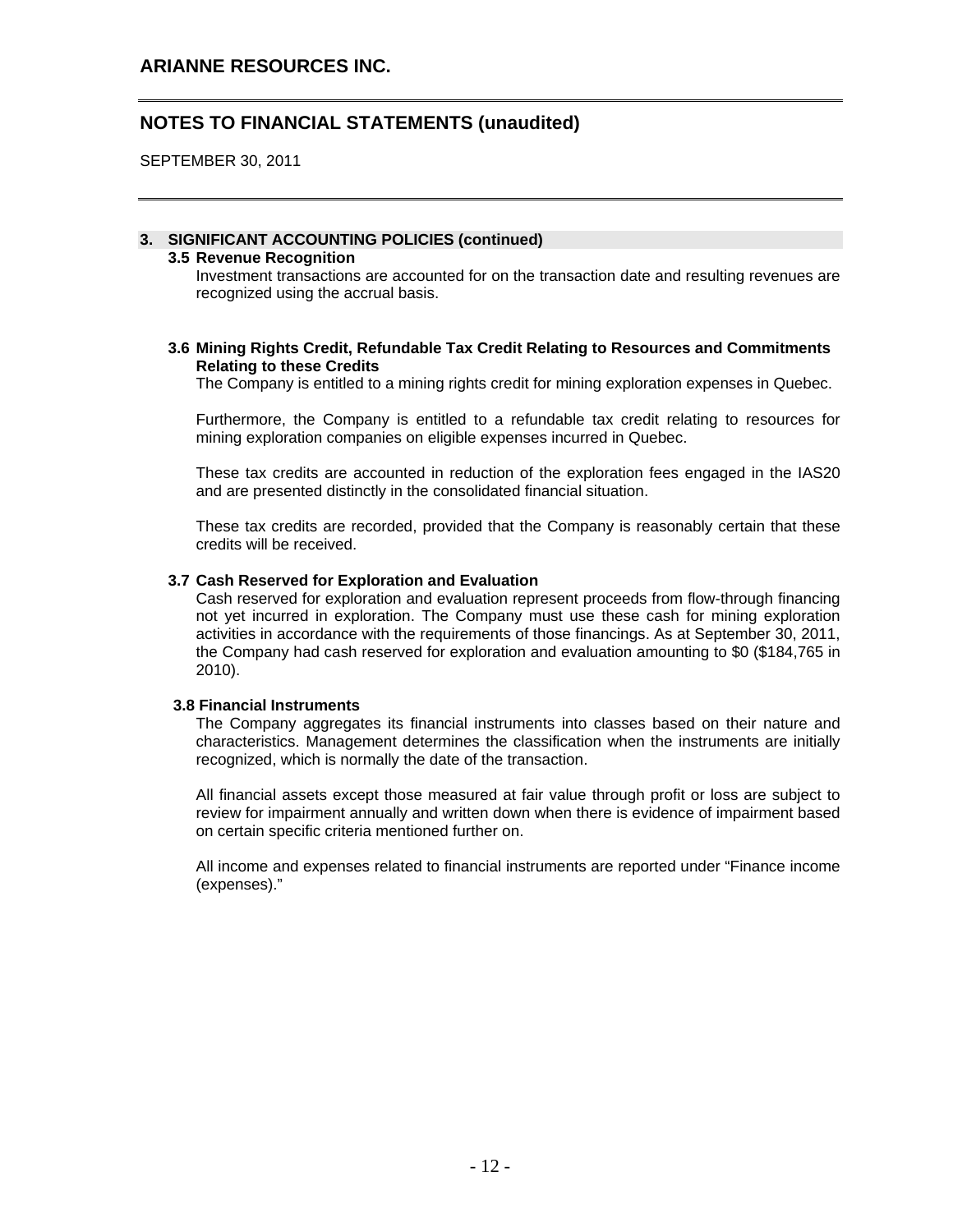SEPTEMBER 30, 2011

## **3. SIGNIFICANT ACCOUNTING POLICIES (continued) 3.8 Financial Instruments (continued)**

## **a) Available-for-sale investments**

Available-for-sale investments are non-derivative financial assets that are either designated as such upon initial recognition or are not classified in any of the other categories. They are included in current assets when they will be realized within 12 months of the reporting date, otherwise they are classified as non-current. This item includes investments in equity instruments and others financial assets and investments in public companies.

Financial instruments included in this category are recognized initially at fair value plus directly attributable transaction costs. Subsequently, available-for-sale investments are measured at fair value, and unrealized gains or losses are recognized in other comprehensive income.

However, when a decline in the fair value of an available-for-sale investment has been recognized in other comprehensive income and there is objective evidence of prolonged impairment, the cumulative loss that has been recognized in other comprehensive income is reclassified from equity to profit or loss as a reclassification adjustment even though the financial asset has not been derecognized.

Impairment losses recognized in profit or loss for an investment in an equity instrument classified as available-for-sale are not reversed through profit or loss. If, in a subsequent period, the fair value of a debt instrument classified as available-for-sale (other than an equity instrument) increases and the increase can be objectively related to an event occurring after the impairment loss was recognized in profit or loss, the impairment loss is reversed, with the amount of the reversal recognized in profit or loss.

When the asset is sold or the impairment charge is recognized, the accumulated gains or losses in other comprehensive income are reclassified to profit or loss and the reclassification is shown separately in the statement of comprehensive income. Foreign exchange gains and losses on financial assets classified as available-for-sale are recorded in other comprehensive income.

This category is used by the Company to classify investments in equity instruments in nonconsolidated companies that do not have a quoted market price in an active market, and whose fair value cannot be reliably measured. If there is objective evidence that these assets are impaired, the amount of the impairment loss is the difference between the assets' carrying amount and the present value of estimated future cash flows discounted at the current market rate of return for similar financial assets.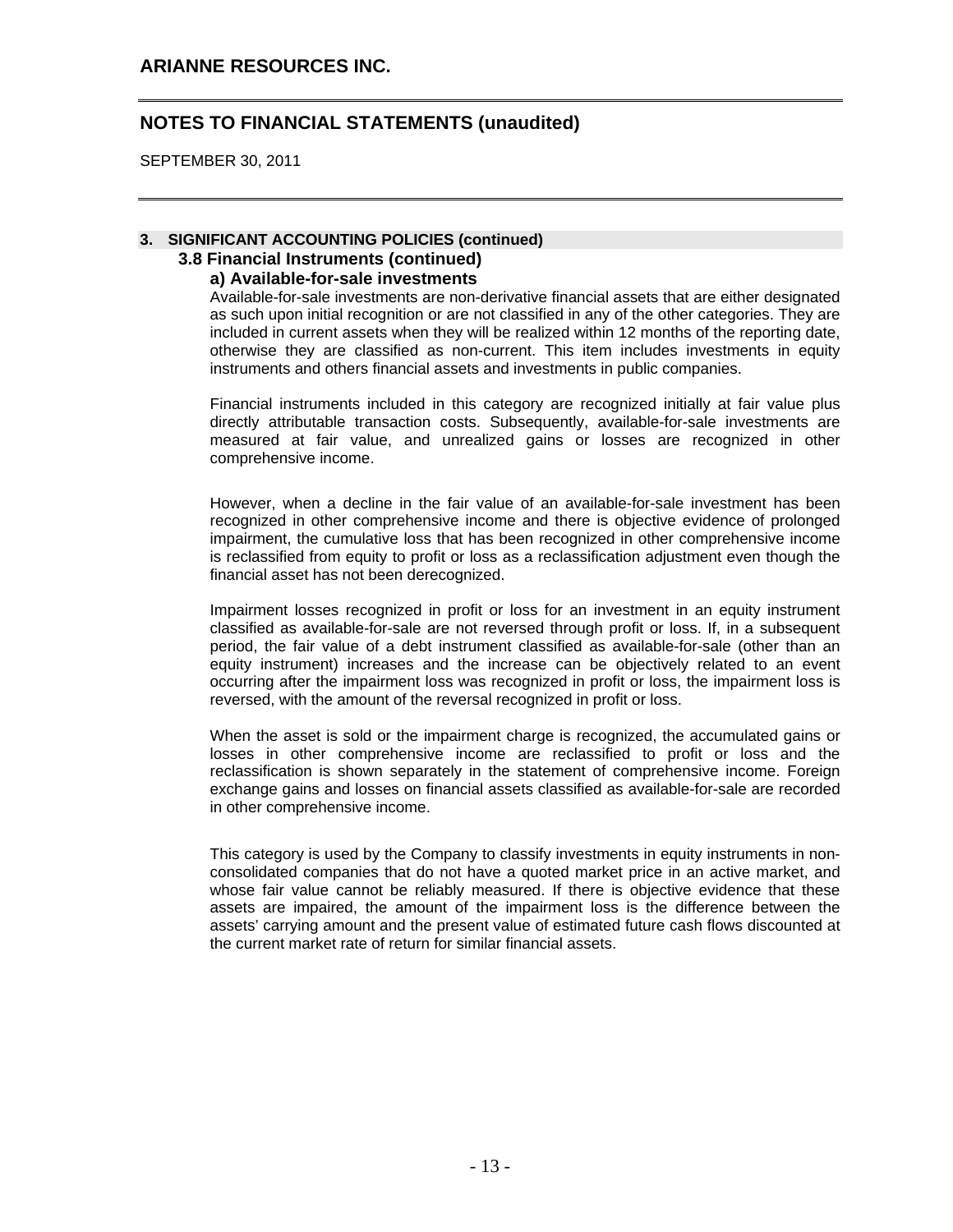SEPTEMBER 30, 2011

#### **3. SIGNIFICANT ACCOUNTING POLICIES (continued) 3.8 Financial Instruments (continued)**

# **b) Other liabilities**

The financial instruments included in this category are initially recognized at fair value less transaction costs. Subsequent to initial measurement, these other liabilities are measured at amortized cost. The difference between the initial carrying amount of these other liabilities and their redemption value is recognized in profit or loss over the contractual terms using the effective interest method. They are classified as current liabilities when they are payable within 12 months of the reporting date, otherwise they are classified as non-current. This item includes the following categories: trade and other payables and bank borrowings.

## **c) Compound financial instruments**

Compound financial instruments issued by the Company are classified separately as financial liabilities and equity based on the substance of the contractual agreement. On the date of issue, the fair value of the liability component is measured using the effective market rate of interest for a similar non-convertible instrument. This amount is accounted for as a liability at amortized cost using the effective interest method until the instrument is extinguished or reaches maturity. The equity component is determined by deducting the amount of the liability component from the total fair value of the compound instrument. This amount is recognized in equity, net of any tax effects, and is not subsequently remeasured.

## **3.9 Cash**

The Company's policy is to present cash and short-term investments having a term of three months or less from the acquisition date in cash.

## **3.10 Exploration and evaluation assets**

Exploration and evaluation assets include the cost of acquisition of the mining rights and the expenses incurred in the exploration and the evaluation of the mining properties. These assets are accounted as capital assets and are presented as cost less the loss of the value and its income tax credits and applicable returns.

The engaged costs before acquisition of the legal land rights of the exploration and evaluation are accounted in the profit and loss at the moment where they are consumed

Mining rights and expensive relative to the activity of exploration and evaluation are incorporated in the cost of the asset by the property until such time the technical feasibility and the commercial viability of the extraction of a mineral resource be demonstrated. The product accessories acquired during the last exploration and evaluation period are accounted at the net value. No depreciation is taken during the exploration and evaluation phase. The capitalized cost notably include the topographic studies, geological, geochemical and geophysical, rummage exploration, digging of trenches, specimen and its activities linked with the evaluation of the technical feasibility and of the commercial viability of the extraction of the mineral resource.

Should the viability of the project be established that is cannot be assured or that the project is abandoned, in that moment the capitalized amount will be reduced to its recoverable value, the difference will be immediately accounted to the net loss.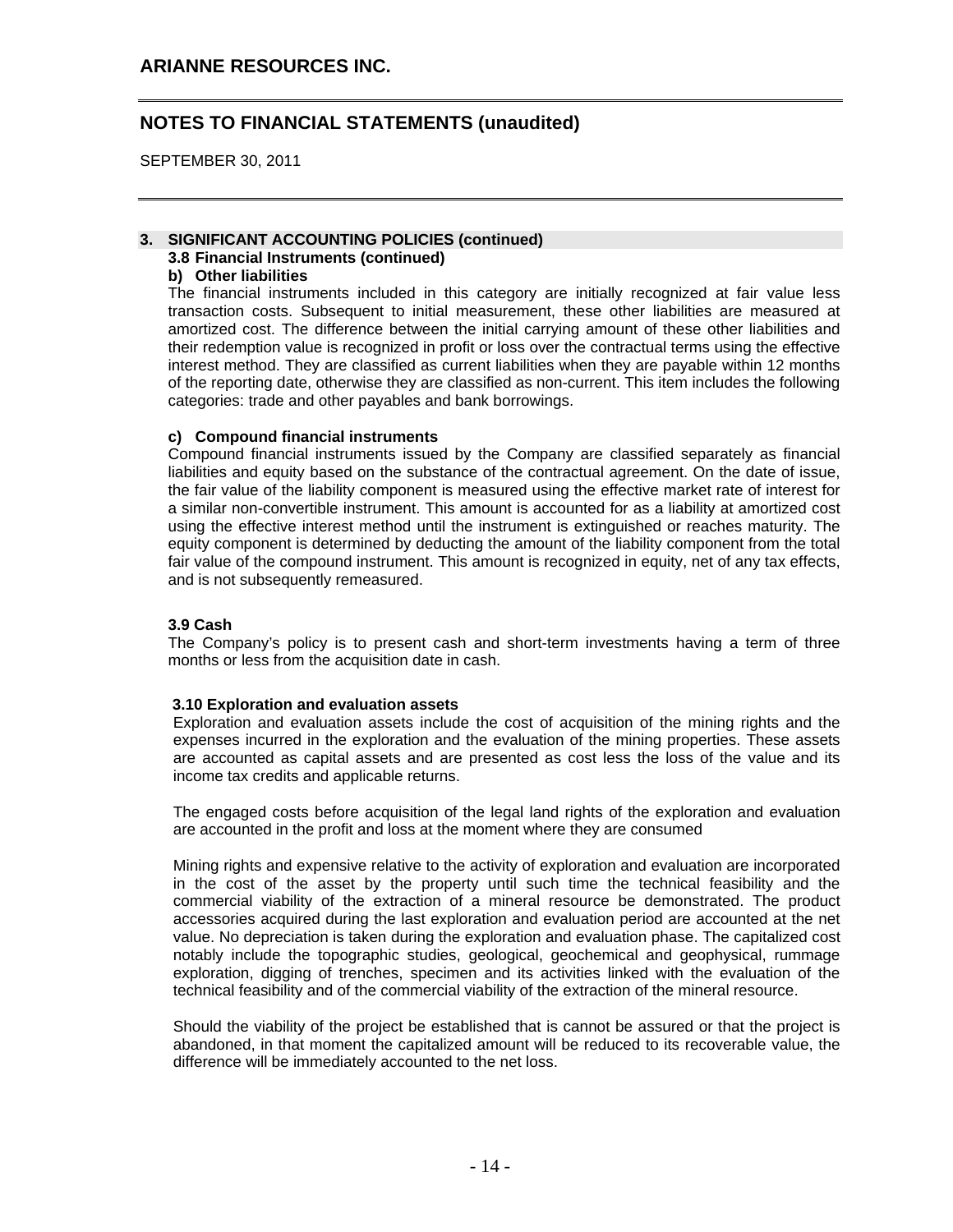SEPTEMBER 30, 2011

## **3. SIGNIFICANT ACCOUNTING POLICIES (continued) 3.10 Exploration and evaluation assets (continued)**

Should the technical feasibility and the commercial viability of the extraction of the mining resources be demonstrated, the mining rights and the prospecting and evaluation assets relative to the mining property will then be transferred in the category of mining and construction asset.

Following the transfer of the prospecting and evaluation assets in the mining and construction asset category, all costs subsequently relative to the construction, installation and usage of the equipment and its infrastructures will be capitalized in that category. Once the development stage completed, all assets included in the mining and construction asset will then be transferred of the category of mining asset and will be depreciated on the limited duration of this asset.

Even though the Company has taken measure to conform to the practices of the industry for the exploration stage it is in, such properties obtain the title of mining properties in which it detains a financial interest, its procedures do not guarantee the validity of the title of the property. The title of the mining property can be subjugated to prior agreements non registered and that do not respect the regulated disposition

In the interest the depreciation of the evaluation, the assets are grouped by the ones that generate the lowest independent treasury entrance (units treasury generated). By consequence, certain assets are submitted individually to depreciation test, while others are tested on their treasury generated units. The evaluation of the depreciation of the exploration and evaluation assets is done on a property basis, by property, each property is represented by a potential units treasury generated.

All individual assets or units treasury generated assets are submitted to a depreciation test when events or changes in circumstances indicate that their accounting value can be recovered.

A loss in value equal to the excess of the accounting value of an asset or of a units treasury generated on the recoverable value is accounted. The recoverable value of an asset or a unit's treasury generated is the highest of the fair value less the cost of its sale and its useful value. To determine its useful value, management proceeds to estimate the future cash flow from each asset or units treasury generated and then determines an appropriate interest rate on the actual value of its cash flow.

A loss in value is accounted for immediate in the general profit and loss and is applied to lower the individual asset or pro-rated on its units treasury generated. All assets are subsequently revaluated to reveal and indicate that a loss to the previously accounted asset has been accounted and no longer exist. A loss of value can be re-utilized should the recoverable asset or units treasury generated exceed its accounted value.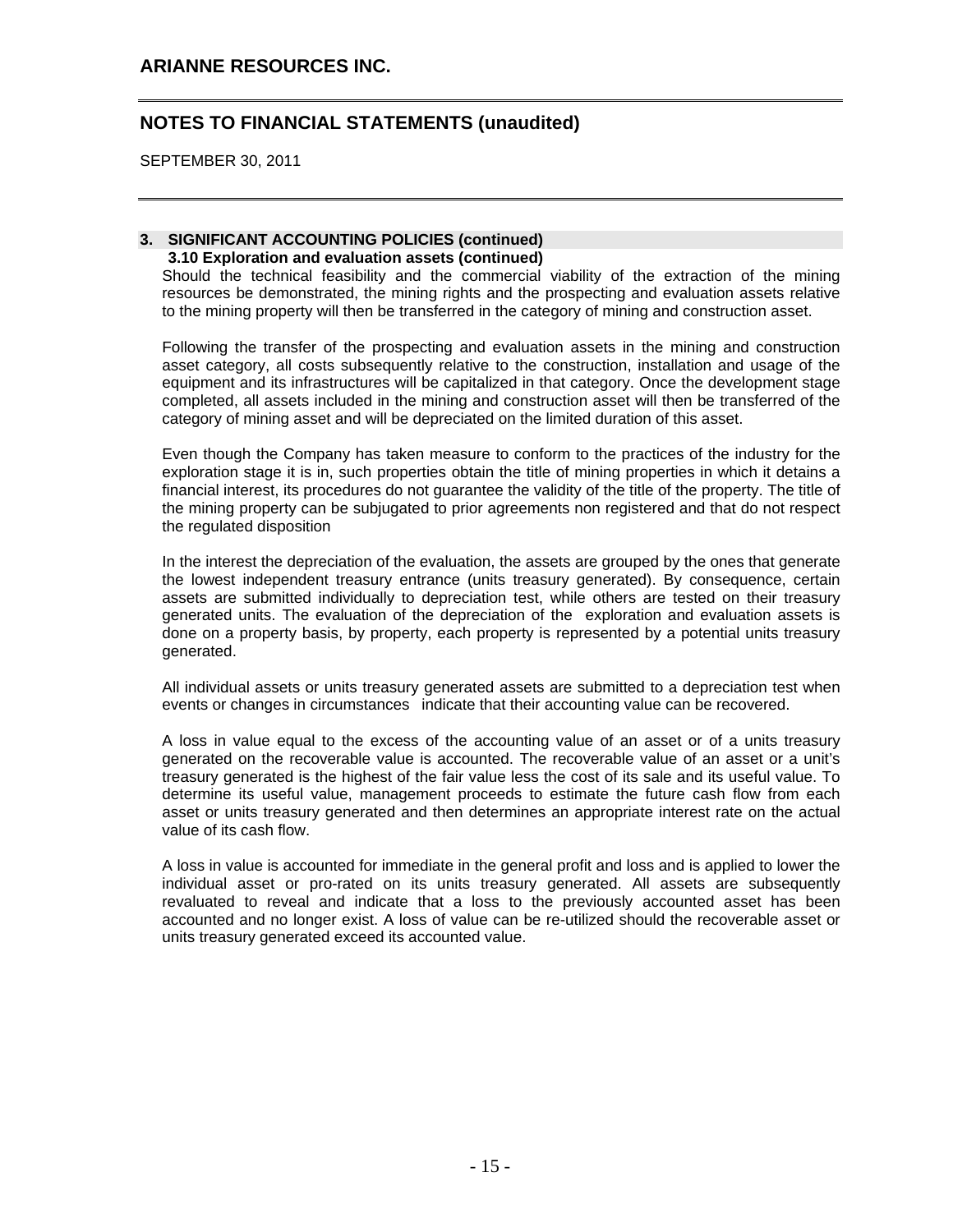SEPTEMBER 30, 2011

### **3. SIGNIFICANT ACCOUNTING POLICIES (continued)**

#### **3.11 Royalties**

Royalties on the net product of foundry are generally not accounted when acquired from a mining property since they are considered an eventual liability. The royalties are only accounted when it is deemed plausible and that it can be evaluated with sufficient feasibility.

### **3.12 Nature of provisioned liabilities**

In accordance with IAS 37 Provisions, Contingent Liabilities and Contingent Assets, provisions for risks and expenses are recognized to cover probable outflows of resources that can be estimated and that result from present obligations resulting from past events. In the case where a potential obligation resulting from past events exists, but where occurrence of the outflow of resources is not probable or the estimate is not reliable, these contingent liabilities are disclosed in off-balance sheet commitments and litigation. The provisions are measured based on management's best estimate of outcome on the basis of facts known at the reporting date. The provisions include provisions for litigation (tax, legal, employee-related), for returns and for the environment.

Litigation is kept under regular review, on a case-by-case basis, by the Company's legal department with the assistance of outside counsel for more significant or complex disputes. A provision is recorded when it becomes probable that a present obligation arising from a past event will require an outflow of resources that can be reliably estimated. The amount of the provision is the best estimate of the outflow of resources required to settle this obligation.

#### **3.13 Employee benefits**

Wages, paid annual leave, paid sick leave, bonuses and non-monetary benefits are shortterm employee benefits, which are recognized in the period during which the Company's employees render the related services. Pension plans and other retirement benefits are post-employment benefits provided by the Company and result in the recognition of a liability or an asset and associated costs.

They are recognized as current liabilities included in accounts payable and other payables and are measured at undiscounted amount that the company expects to pay as a result of unused rights.

#### **3.14 Future Income and Mining Taxes**

Company accounts for its income taxes using the deferred tax assets and liabilities method. Deferred income tax assets and liabilities are determined based on the difference between the carrying amount and the tax basis of the assets and liabilities. Any change in the net amount of deferred income tax assets and liabilities is included in profit or loss. Deferred income tax assets and liabilities are determined based on enacted or substantively enacted tax rates and laws which are expected to apply to taxable profit for the years in which the assets and liabilities will be recovered or settled. Deferred income tax assets are recognized when it is likely they will be realized. Deferred tax assets and liabilities are not discounted.

The Company establishes a valuation allowance against future income tax assets if, based on available information, it is more likely than not that some or all of the future tax assets will not be realized.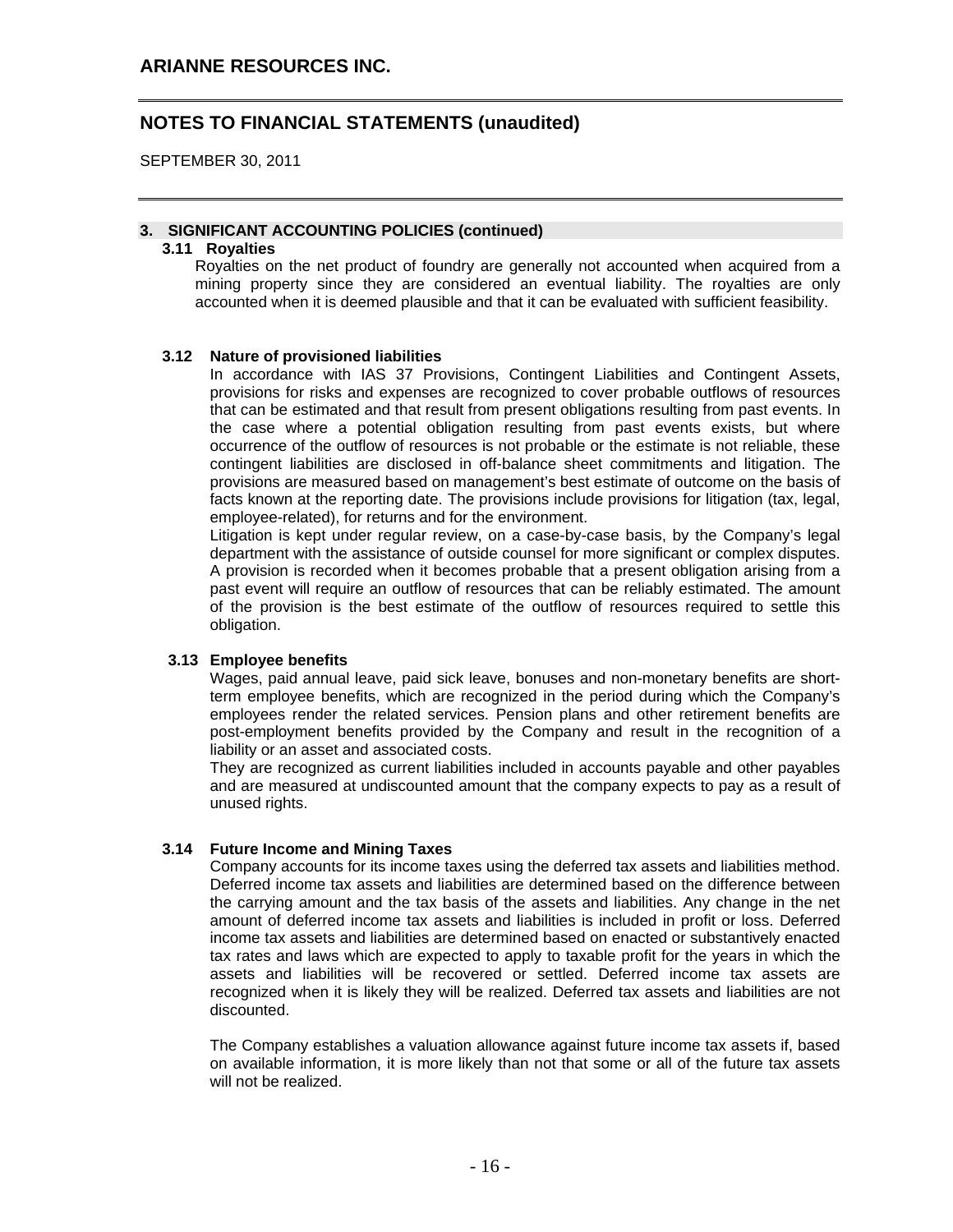SEPTEMBER 30, 2011

## **3. SIGNIFICANT ACCOUNTING POLICIES (continued)**

## **3.15 Equity**

Share capital is presented at the value of the shares issued. Costs related to the issuance of shares or share options are reported in equity, net of tax, as a deduction of the issuance proceeds.

Dividends are included under liabilities in the period in which the payment is approved by the Board of Directors.

Transactions with shareholders are disclosed separately in equity.

### **3.16 Flow-through Shares**

The Company has financed a portion of its exploration activities through the issuance of flow-through shares. Shares issued through flow-through financing are recorded at their selling price. Under the terms of the flow-through share agreements, the tax benefit of the exploration expenses are renounced in favor of the investors. The Company records the tax effect related to renounced deductions on the date that the Company renounces the deductions to investors provided there is reasonable assurance that the expenses will be incurred.

## **3.17 Contributed surplus**

The contributed surplus includes the expenses related to stock options and the warrants to the end of to the exercise of such options and warrants. The undistributed results include the undistributed comprehensive income and loss during the period and the previous periods.

## **3.18 Share-based payment**

The Company applies IFRS 2 to transactions whose award and settlement are share-based and to cash-settled share-based transactions. In applying this standard, stock options and bonus shares granted to employees are measured at fair value. The amount of such fair value is recognized in profit or loss over the vesting period of the rights, with a corresponding increase in equity. Share appreciation rights, which will be settled in cash, are measured at fair value and recognized in profit and loss with a corresponding entry to the liability incurred. The liability is remeasured at each reporting date until settlement. The fair value of options and rights is determined using the Black-Scholes-Merton valuation model taking into account the features of the plan and market data as at the grant date and on the basis of the Group's management assumptions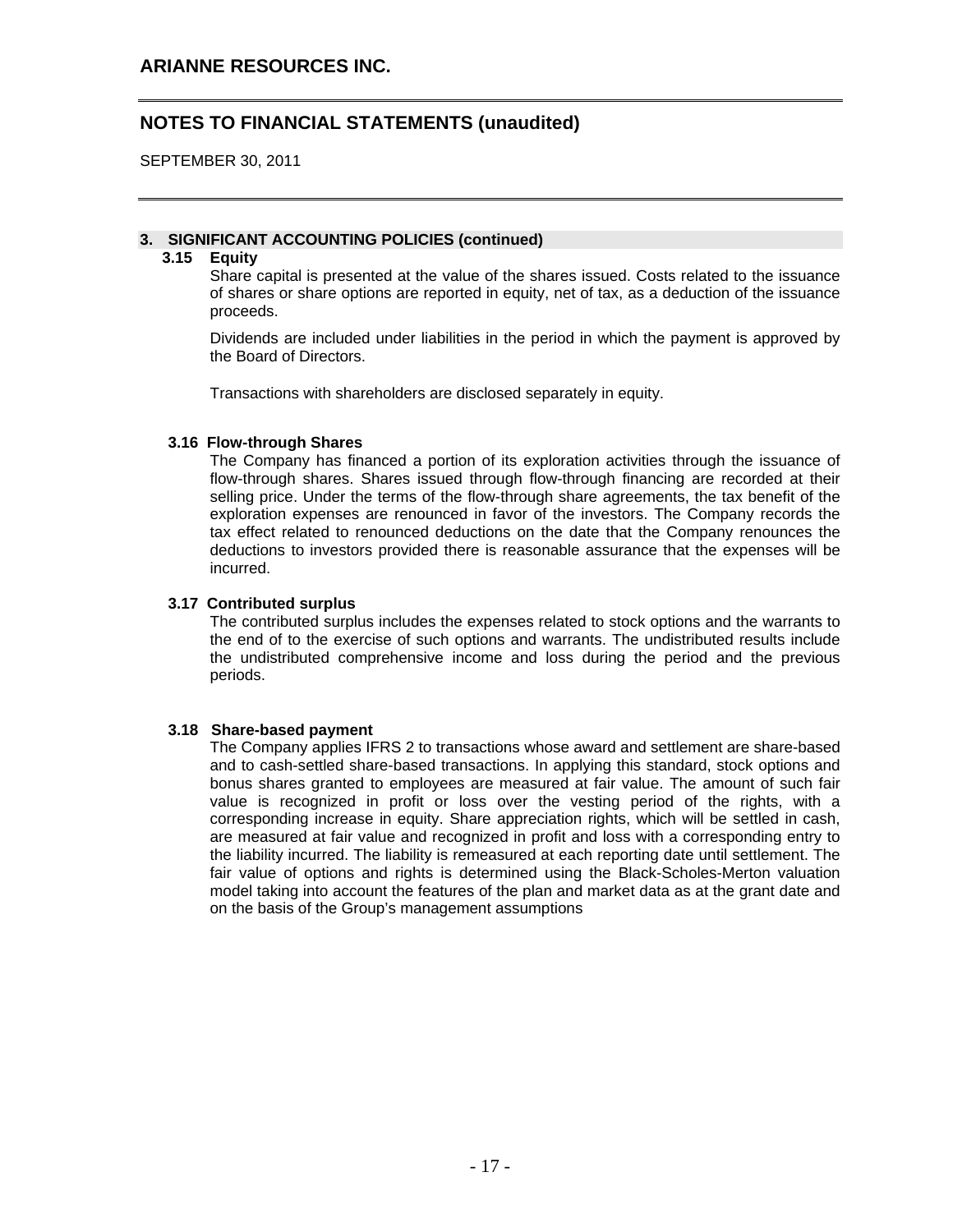SEPTEMBER 30, 2011

## **3. SIGNIFICANT ACCOUNTING POLICIES (continued)**

### **3.19 Loss per share**

Basic and diluted net earnings per share are calculated using the weighted average number of outstanding shares. The calculation of diluted earnings per share takes into account the potential impact of the exercise of all dilutive instruments (such as stock options and convertible bonds, etc.) on the theoretical number of shares. When funds are obtained at the date of exercise of the dilutive instruments, the "treasury stock" method is used to determine the theoretical number of shares to be taken into account. When funds are obtained at the issue date of the dilutive instruments, net profit is adjusted for the finance cost, net of tax, relating to these instruments.

The basic net loss per share is calculated using the weighted average of shares outstanding during the period (65,130,338 in 2011 and 29,569,139 in 2010).

## **3.20 Principal uncertainties arising from the use of estimates and critical judgments by management**

### **Fair value**

All financial instruments are required to be recognized at fair value on initial recognition. Subsequent measurement is at amortized cost or fair value depending on the classifications of the financial instruments.

Fair value is the amount of consideration that would be agreed upon in an arm's length transaction, between knowledgeable, willing parties who are under no compulsion to act. This is a point-in-time measurement that may be changed in subsequent reporting periods due to market conditions or other factors.

Fair value amounts are determined by reference to quoted prices in the most advantageous active market for that instrument to which the Company has immediate access. In the absence of an active market, fair value is determined on the basis of internal or external valuation models, including discounted cash flow models. Fair value determined using these valuation models requires the use of assumptions concerning the amount and timing of estimated future cash flows, as well as a number of other variables. In determining these assumptions, external readily observable market inputs are considered, as applicable. When such data is unavailable, the Company uses the best possible estimate. Since they are based on estimates, these fair values may not be realized in an actual sale or immediate settlement of the instruments.

Note 11 provides details on these bases of calculation and on the estimates used. Most of our derivative financial instruments are designated in a hedging relationship, and the effect on the results of the fair value of these instruments is presented on the consolidated global results in other comprehensive income, net of tax.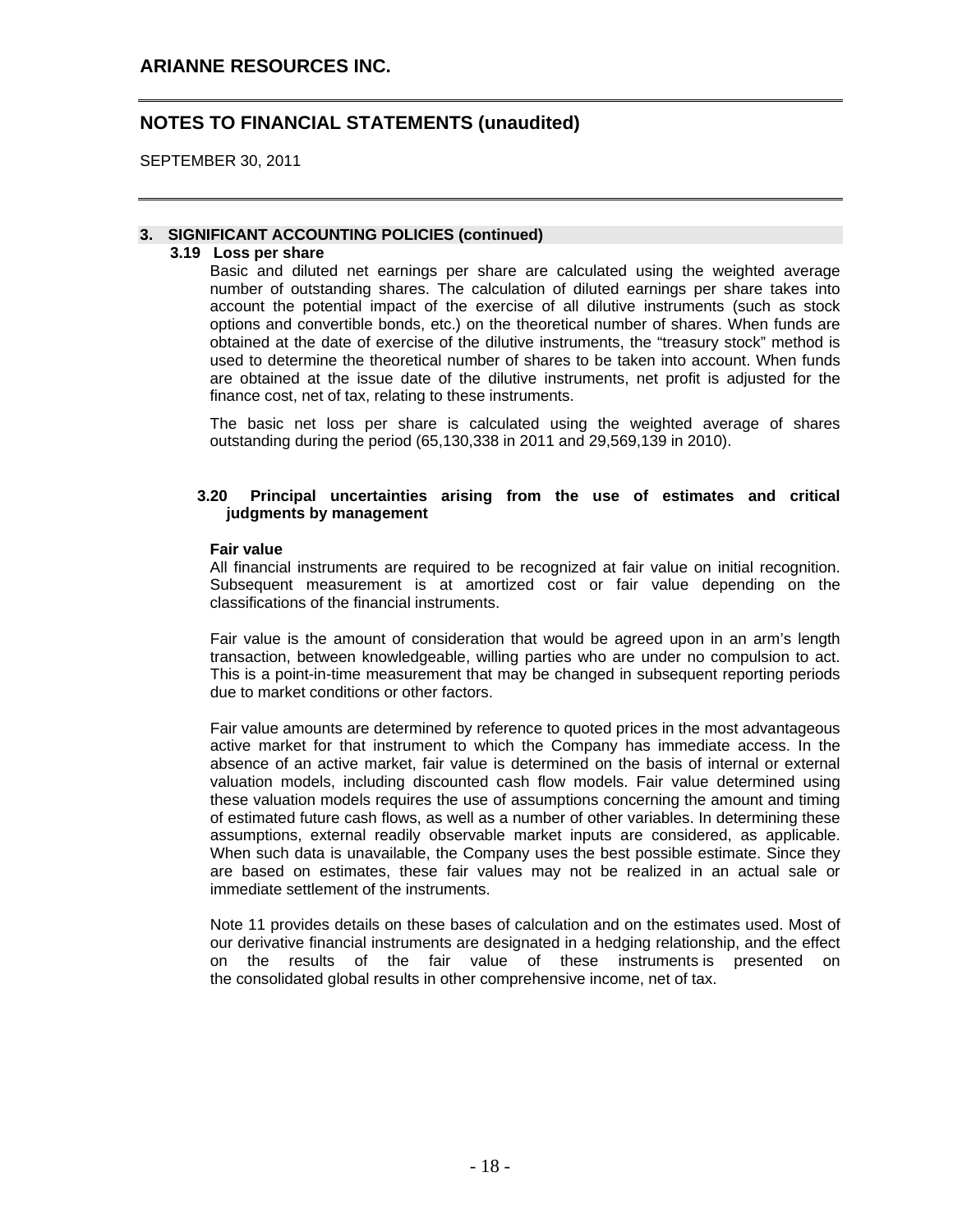# **ARIANNE RESOURCES INC.**

# **NOTES TO FINANCIAL STATEMENTS (unaudited)**

SEPTEMBER 30, 2011

## **4. CASH AND TERM DEPOSIT**

|               | September 30,<br>2011<br>\$ | December 31,<br>2010<br>\$ | January 1,<br>2010<br>\$ |
|---------------|-----------------------------|----------------------------|--------------------------|
| Cash<br>CAN\$ | 4 562 368                   | 1736349                    | 18 683                   |
| US\$          | 7854                        | 16 249                     |                          |
| Cash          | 4 570 222                   | 1752 598                   |                          |

At September 2011, 53 % of the cash is set at 1%.

| Term deposits - CAN\$ interest         |           |                          |                          |
|----------------------------------------|-----------|--------------------------|--------------------------|
| bearing at the rate of 1.46% and 1.52% |           |                          |                          |
| ending May 20, 2012                    | 4 155 259 | $\overline{\phantom{a}}$ | $\overline{\phantom{a}}$ |

The cost approximates fair value.

## **5. ACCOUNTS RECEIVABLE**

|                            | September 30,<br>2011 | December 31,<br>2010     | January 1,<br>2010<br>\$ |
|----------------------------|-----------------------|--------------------------|--------------------------|
| Accounts receivable others | 11 311                | $\overline{\phantom{0}}$ |                          |
| Interest receivable        | 19 601                | $\overline{\phantom{a}}$ |                          |
|                            | 30 912                |                          |                          |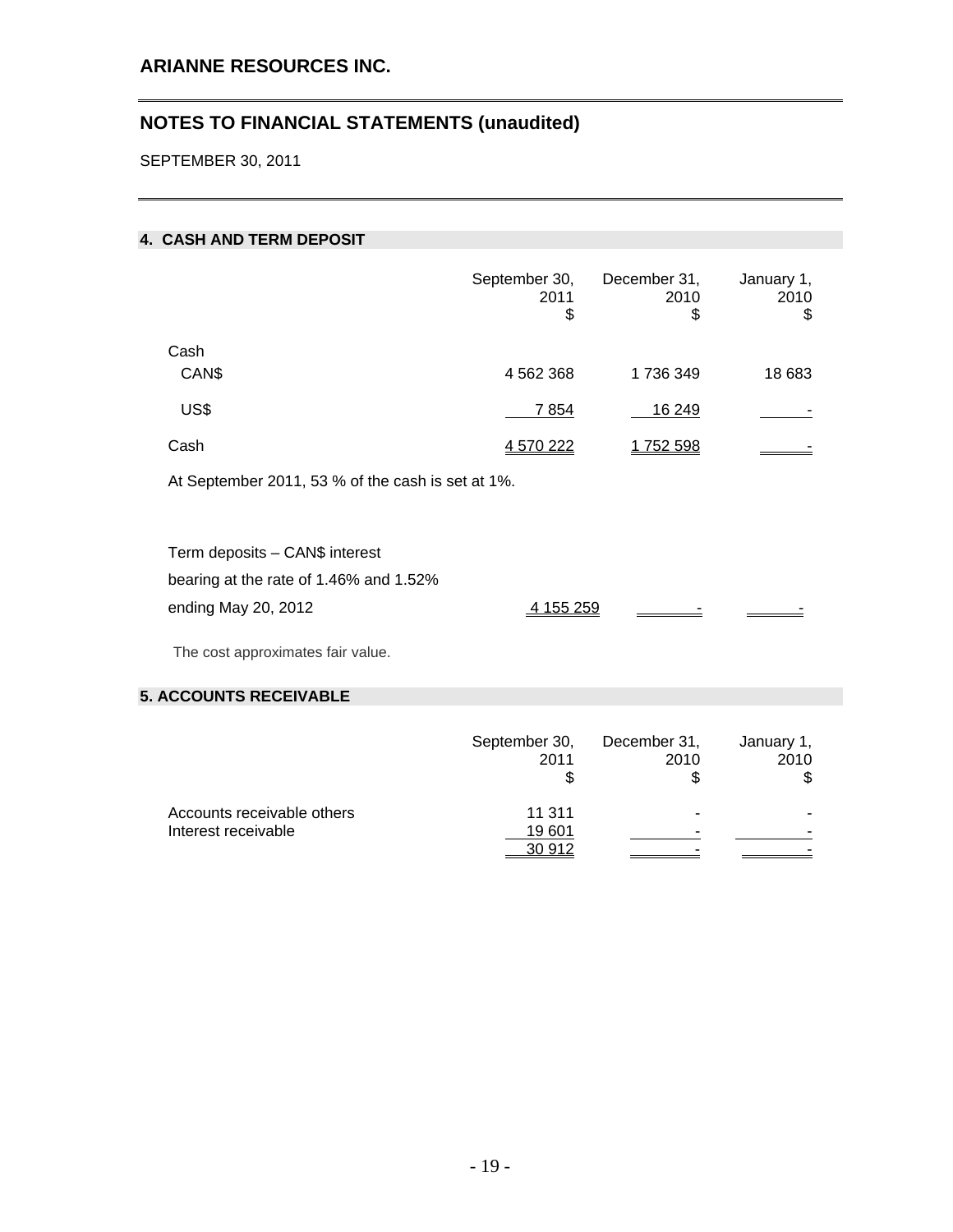# **ARIANNE RESOURCES INC.**

# **NOTES TO FINANCIAL STATEMENTS (unaudited)**

SEPTEMBER 30, 2011

# **6. AVAILABLE-FOR-SALE INVESTMENTS**

|                                                                                                    | September 30,<br>2011<br>S | December 31,<br>2010<br>S | January 1,<br>2010<br>S |  |
|----------------------------------------------------------------------------------------------------|----------------------------|---------------------------|-------------------------|--|
| <b>Public Company Shares</b>                                                                       |                            |                           |                         |  |
| 50,000 common shares of Exploration NQ Inc.                                                        | 4 0 0 0                    | 7 250                     |                         |  |
| 188,000 common shares of Lithium One Inc.<br>(112 000 has been sold during<br>the previous period) | 144 760                    |                           |                         |  |
| 78 330 common shares of Virginia Mines Inc.<br>(13 000 has been sold during<br>the period)         | 660 322                    |                           |                         |  |
|                                                                                                    |                            |                           |                         |  |
| 500 000 common shares of Three Gold                                                                |                            |                           |                         |  |
| Resources Inc.                                                                                     | 62 500                     |                           |                         |  |
|                                                                                                    | 871 582                    | 7 250                     |                         |  |

# **7. OTHER ASSETS**

|                                 | September 30, | December 31, | January 1, |
|---------------------------------|---------------|--------------|------------|
|                                 | 2011          | 2010         | 2010       |
|                                 |               |              |            |
| Prepaid expenses                | 11 921        | 25 212       | 7852       |
| Advance on exploration expenses | -             | 88 650       |            |
|                                 | 11 921        | 113 862      | 7 852      |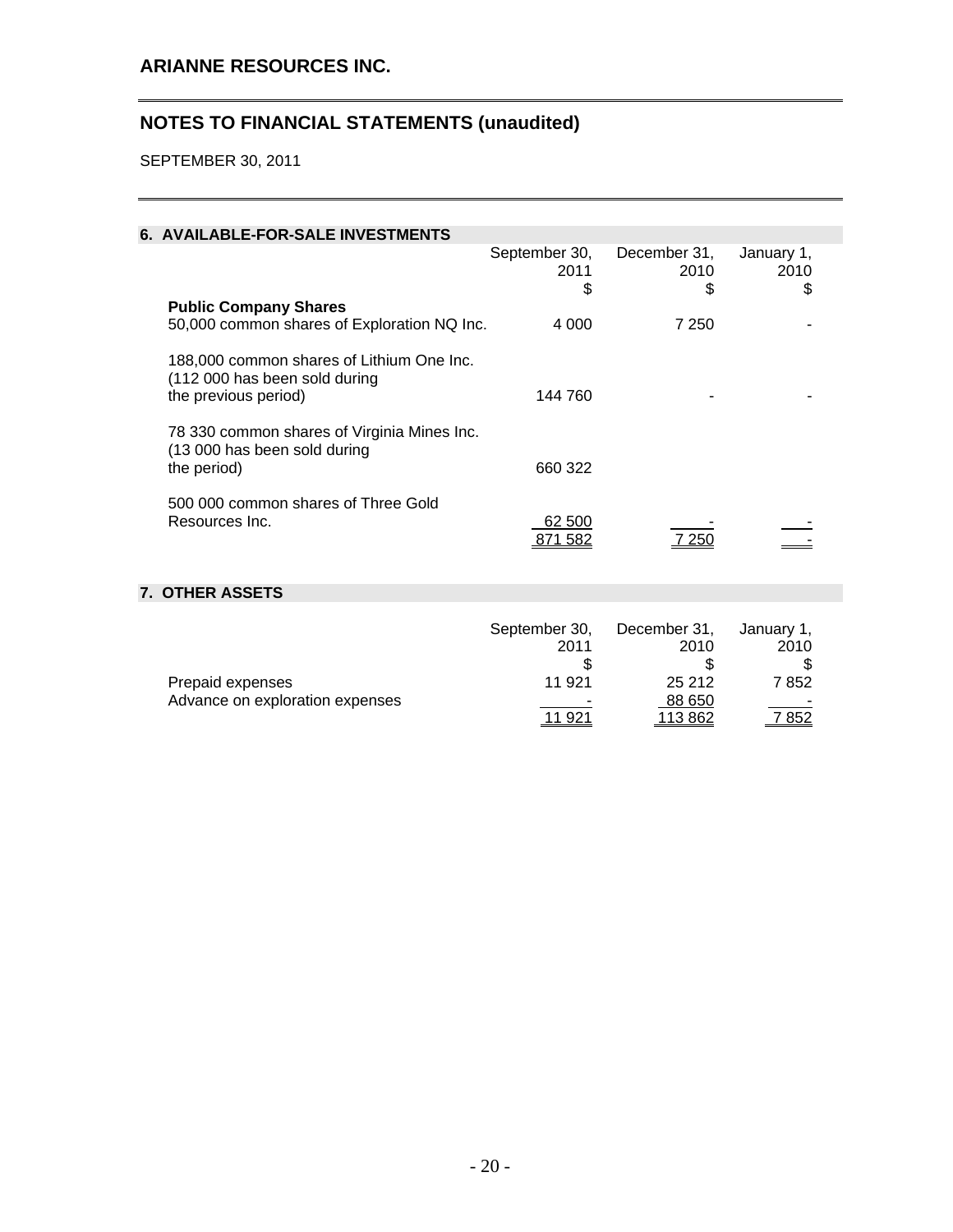SEPTEMBER 30, 2011

## **8. MINING PROPERTIES**

|                                                   | Royalties      | Balance as at<br>December 31,<br>2010 | Addition       | transfer       | Balance as at<br>Disposal and September 30,<br>2011 |
|---------------------------------------------------|----------------|---------------------------------------|----------------|----------------|-----------------------------------------------------|
|                                                   | \$             | \$                                    |                | \$<br>\$       | \$                                                  |
| <b>Properties in Quebec:</b><br>Lac à Paul (100%) | 1.5%           | 79 280                                | 48 554         | $(35 466)$ (1) | 92 368                                              |
| Héva (100%)                                       | 2%             | 133 126                               |                |                | 133 126                                             |
| La Dauversière (R-14)<br>$(100\%)$                | 1%             | 102 644                               | 1 3 5 2        |                | 103 996                                             |
| Opinaca (100%)                                    | 2%             | 139 048                               |                |                | 139 048                                             |
| Duverny (100%)                                    | 2%             | 119 286                               |                |                | 119 286                                             |
| Penaroya - Brouillan<br>$(100\%)$                 |                | 108 205                               |                |                | 108 205                                             |
| Moly Hill (100%)                                  | 1.5%           | 45 240                                |                |                | 45 240                                              |
| Black Dog (100%)                                  |                | 9501                                  |                |                | 9501                                                |
| Soquem-Lac H (50%) 1.5%                           |                | 15 513                                |                | (15513)        |                                                     |
| Mirepoix (100%)                                   |                | 1560                                  | 1 272          |                | 2832                                                |
| Wabamisk (100%)                                   |                | 3 2 4 0                               |                | (3 240)        |                                                     |
| Chico (100%)                                      |                | 22 440                                |                |                | 22 440                                              |
| Dulain (100 %)                                    |                |                                       | 2 1 2 0        |                | 2 1 2 0                                             |
| Phosphore 2011 (100 %)                            | $\blacksquare$ |                                       |                | 35 466 (1)     | 35 4 66                                             |
| Rare Earth 2011 (100 %)                           | $\blacksquare$ |                                       | 17 102         |                | 17 102                                              |
| <b>Property in Mexico:</b><br>Mazatlan - El Rey   |                |                                       |                |                |                                                     |
| (See note 13a)                                    | 2%             | 234 629                               | <u>161 566</u> |                | 396 195                                             |
|                                                   |                | 1013712                               | 231 966        | (18753)        | 1 226 925                                           |

(1) *Some of these properties has been transfer at the property Phosphore 2011.*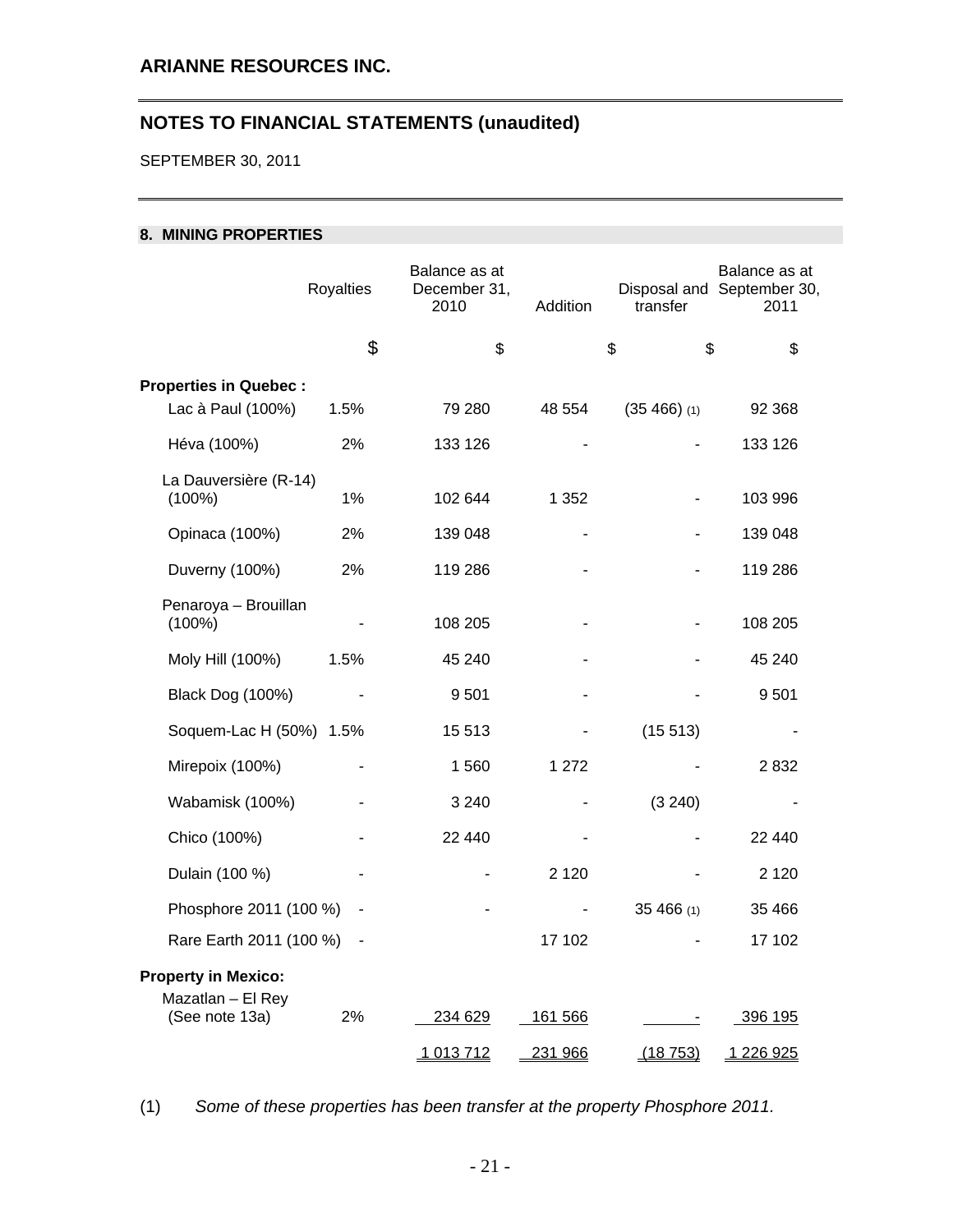SEPTEMBER 30, 2011

| 9. EXPLORATION AND EVALUATION ASSETS |                                    |          |                                 |                                     |                                        |
|--------------------------------------|------------------------------------|----------|---------------------------------|-------------------------------------|----------------------------------------|
|                                      | Balance as<br>at December,<br>2010 | Addition | Mining rights and<br>tax credit | Disposition<br>and<br>reimbursement | Balance as at<br>September 30,<br>2011 |
|                                      | \$                                 | \$       | \$                              | \$                                  | \$                                     |
| Quebec:<br>Lac à Paul                | 2 319 121                          | 3729392  | (318000)                        | (32079)                             | 5 698 434                              |
| Héva                                 | 367 320                            | 5 500    |                                 |                                     | 372 820                                |
| La Dauversière (R-14)                | 445 965                            | 49773    |                                 |                                     | 495 738                                |
| Opinaca                              | 345 630                            | 6 0 0 0  |                                 | $\blacksquare$                      | 351 630                                |
| Duverny                              | 88 490                             |          |                                 | $\blacksquare$                      | 88 490                                 |
| Penaroya - Brouillan                 | 27 659                             |          |                                 |                                     | 27 659                                 |
| Moly Hill                            | 4 6 5 0                            |          |                                 |                                     | 4 6 5 0                                |
| <b>Black Dog</b>                     | 4 9 9 0                            |          |                                 |                                     | 4 9 9 0                                |
| Soquem-Lac H                         | 213 487                            |          | $\qquad \qquad \blacksquare$    | (213 487)                           | $\overline{\phantom{a}}$               |
| Mirepoix                             |                                    | 4 1 1 7  |                                 |                                     | 4 1 1 7                                |
| Wabamisk                             | 42 481                             |          |                                 | (42481)                             |                                        |
| Komo                                 | 1 5 2 4                            |          |                                 | (1524)                              |                                        |
| Dulain                               | 2730                               | 15 880   |                                 |                                     | 18 610                                 |
| Chico                                | 4 3 8 7                            |          |                                 |                                     | 4 3 8 7                                |
| Phosphore 2011                       |                                    | 13 197   |                                 |                                     | 13 197                                 |
| Rare Earth 2011                      |                                    | 10 955   |                                 |                                     | 10 955                                 |
| Mexico:<br>Mazatlan - El Rey         | 372 350                            |          |                                 |                                     | 372 350                                |
|                                      |                                    |          |                                 |                                     |                                        |
|                                      | 4 240 784                          | 3834814  | (318000)                        | (289 571)                           | 7 468 027                              |

# DETAILS OF INCREASE OF EXPLORATION AND EVALUATION ASSETS

|                                                     | 2011<br>(9 MONTHS) | 2010<br>(9 MONTHS) |
|-----------------------------------------------------|--------------------|--------------------|
|                                                     | \$                 | \$                 |
| Drilling                                            | 1 176 218          | 204 443            |
| Stripping and road repairs                          | 42 962             |                    |
| Geological surveys                                  | 347 571            | 115 704            |
| General expenses, travel and lodging                | 388794             | 101 318            |
| Analysis                                            | 333 408            | 48 838             |
| Line cutting and geophysics                         | 1800               | 31 112             |
| Planning and supervision                            | 674 678            | 204 890            |
| Professional fees and independent technical reports | 869 383            | 33 603             |
|                                                     | 3 834 814          | 739 908            |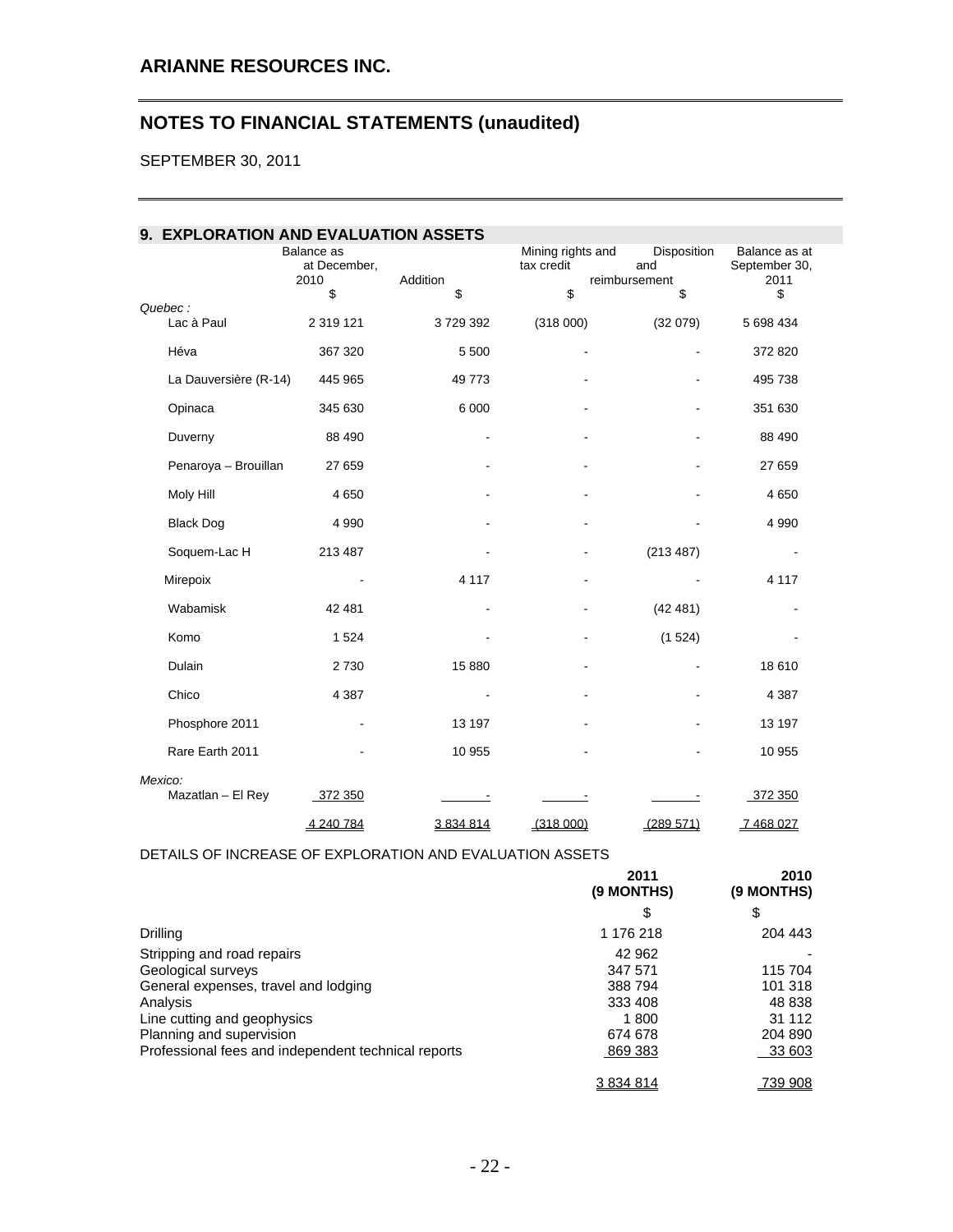SEPTEMBER 30, 2011

### **10. SHARE CAPITAL**

#### Authorized

Unlimited number of common shares without par value

Unlimited number of preferred shares, without par value, issuable in series, series A includes 500,000 preferred shares, non-voting, non-cumulative dividend of 8%, redeemable by the Company at the amount paid.

|                                        | <b>SEPTEMBER 30,</b><br>2011<br>(9 MONTH) |                   | <b>DECEMBER 31,</b><br>(12 MONTH) | 2010               |  |
|----------------------------------------|-------------------------------------------|-------------------|-----------------------------------|--------------------|--|
|                                        | <b>Number</b>                             | Amount<br>\$      | <b>Number</b>                     | <b>Amount</b><br>S |  |
| Balance, beginning of years 49 539 995 |                                           | 14 327 861        | 24 423 016                        | 11 901 731         |  |
| Flow-through shares (1)                | 1 000 000                                 | 1 250 000         | 8 5 1 8 3 5 9                     | 1 180 456          |  |
| Paid in cash (2)                       | 8 000 000                                 | 4760000           | 14 769 701                        | 787 393            |  |
| Warrants exercised                     | 4730304                                   | 1 163 111         | 1 440 988                         | 288 198            |  |
| Value assigned<br>to warrants          |                                           | 428 349           |                                   | 112 583            |  |
| Stock options<br>exercised             | 2 534 000                                 | 366 800           |                                   |                    |  |
| Value assigned to<br>option exercised  |                                           | 366 193           |                                   |                    |  |
| Acquisition of mining properties       |                                           |                   | 250 000                           | 37 500             |  |
| Settlement of debts                    |                                           |                   | 137 931                           | 20 000             |  |
| Balance, end of year                   | 65 804 299                                | <u>22 662 314</u> | 49 539 995                        | <u> 14 327 861</u> |  |

(1) Value of flow-through shares is presented net of the fair value of warrants amounting to \$0 in 2011 (\$196 324 in 2010).

(2) Value of share capital paid in cash is presented net of the fair value of warrants amounting to \$3,240,000 in 2011 (\$1 272 676 in 2010).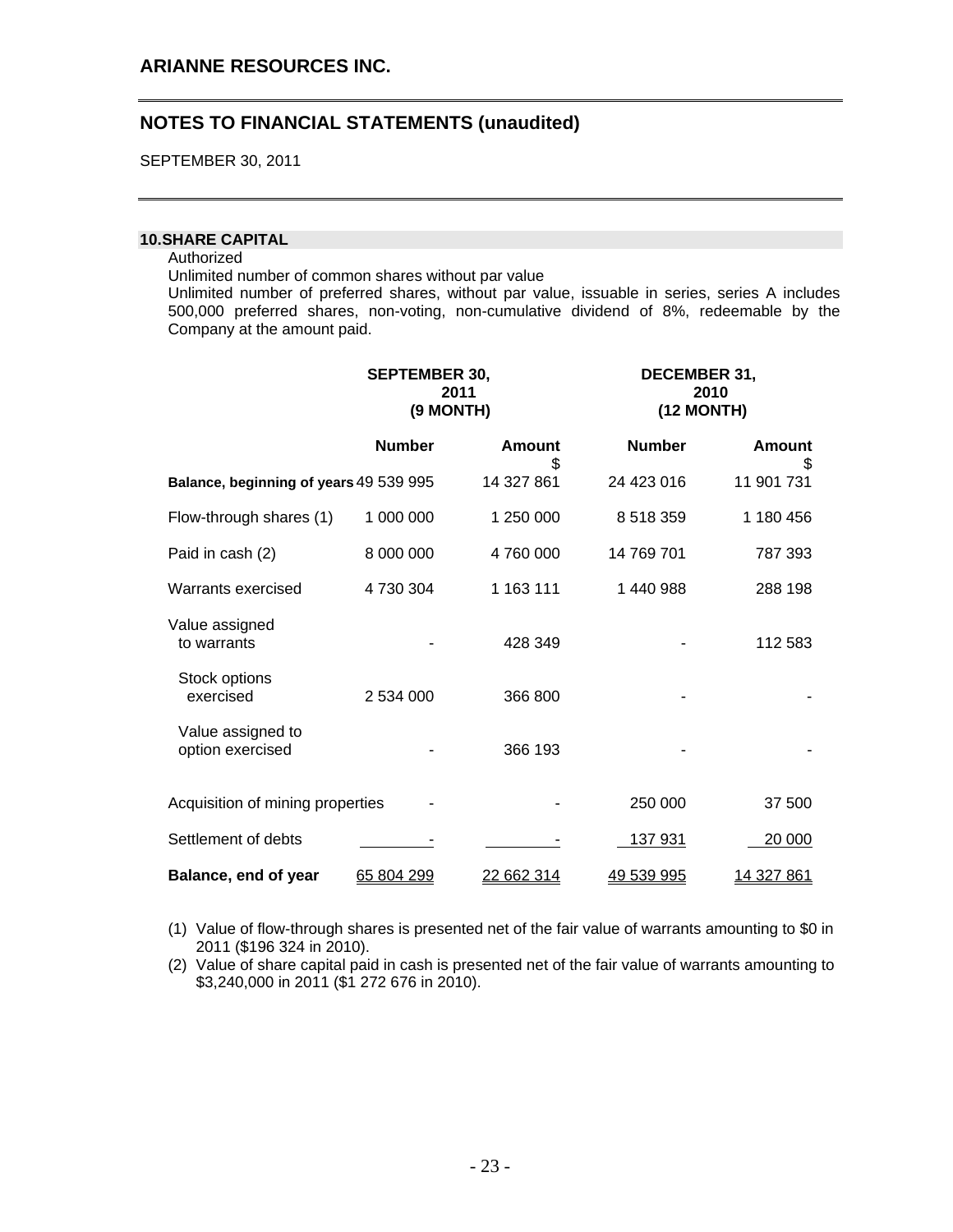## **ARIANNE RESOURCES INC.**

# **NOTES TO FINANCIAL STATEMENTS (unaudited)**

SEPTEMBER 30, 2011

### **11. SHARE PURCHASE OPTIONS AND WARRANTS**

The shareholders of the Company approved a stock option plan (the "plan") whereby the Board of Directors may grant to employees, officers, directors, officers, employees and suppliers of the Company, share purchase options to acquire common shares in such numbers, for such terms and at such exercise prices as may be determined by the Board of Directors.

In June 2011, the plan was modified. The maximum number of shares in the capital of the Company that may be reserved for issuance under the plan shall be equal to 6,400,000 (5,100,000 shares in 2010) the maximum number of shares which may be reserved for issuance to an employee, officer or director may not exceed 5% of the outstanding shares at the time of vest and the maximum number of shares which may be reserved for issuance to consultant and investors representative may not exceed 2% of the outstanding shares at the time of vest. The acquisition conditions of share purchase options are without restriction, except the grant of share purchase options to investor's representative that are acquired at the following condition: 25% three months after the date of grant, 25% six months after the date of grant, 25% nine months after the date of grant and 25% one year after the date of grant. The new options will expire no later than ten years after being granted.

The option exercise price is established by the Board of Directors and may not be lower than the market price of the common shares at the time of grant.

During the period, the fair value of options granted in accordance with the plan was estimated using the Black-Scholes option pricing model with the following assumptions: estimated duration of 9.9 years (10 years at December 31, 2010), risk-free interest rate of 2,08 % (3.31 % at December 31, 2010), expected dividend yield of 0 % (0 % at December 31, 2010) and volatility rate of 142 % (138 % at December 31, 2010).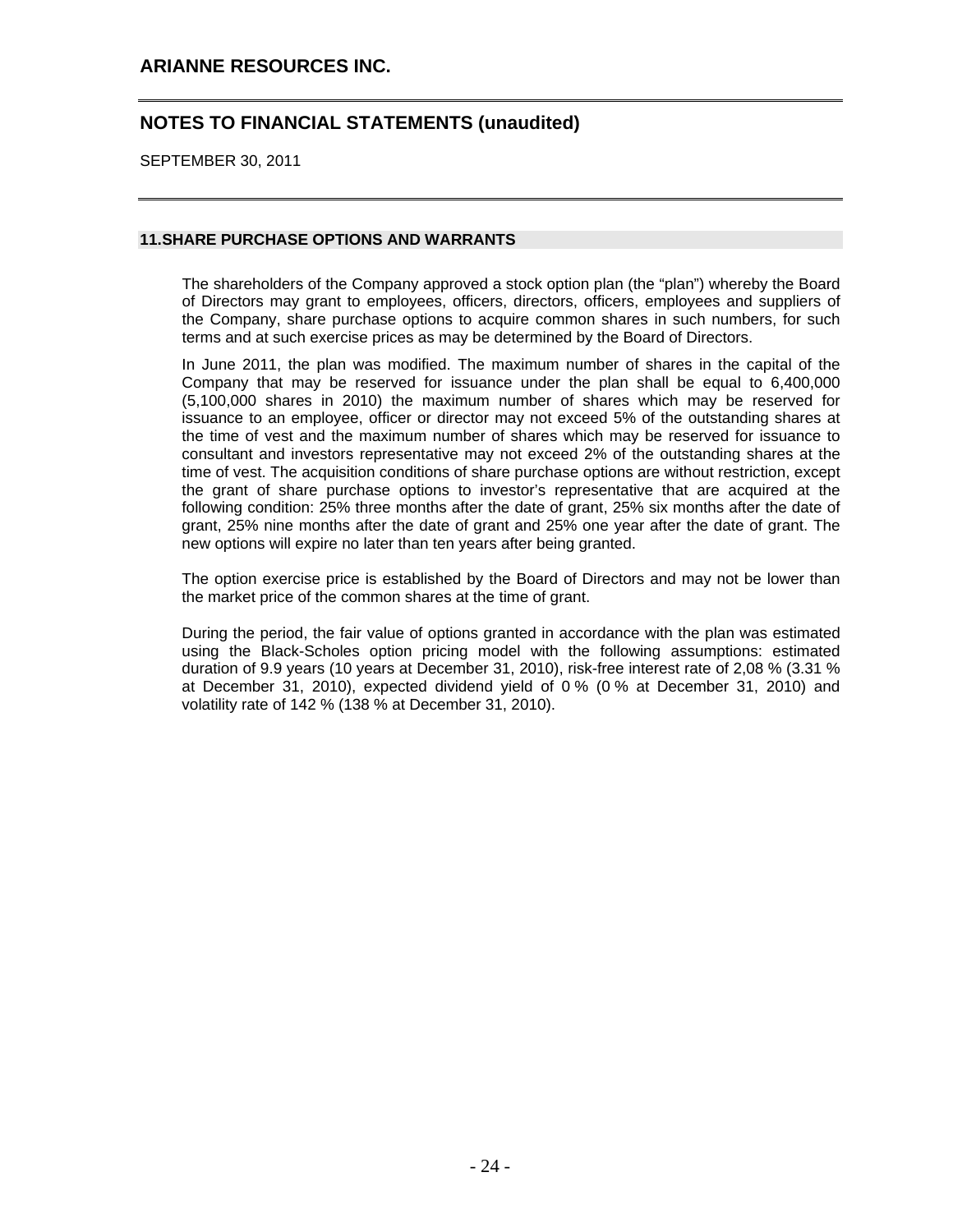SEPTEMBER 30, 2011

## **11. SHARE PURCHASE OPTIONS AND WARRANTS (continued)**

Share purchase options

*Changes in Company share purchase options were as follows:* 

|                                               | September 30, 2010 |                                          |               |                                         |
|-----------------------------------------------|--------------------|------------------------------------------|---------------|-----------------------------------------|
|                                               | Number             | Weighted average<br>exercise price<br>\$ | <b>Number</b> | Weighted average<br>exercise price<br>₩ |
| Balance, beginning of year 4 244 000          |                    | 0,14                                     | 1 944 000     | 0,52                                    |
| Granted                                       | 3 535 000          | 1,37                                     | 3 664 000     | 0,15                                    |
| Cancelled                                     |                    |                                          | (1464000)     | 0,52                                    |
| Exercised                                     | (2.534.000)        | 0,15                                     |               |                                         |
| Balance, end of year                          | 5 245 000          | 0,85                                     | 4 144 000     | 0,14                                    |
| Options exercisable at<br>the end of the year | 5 245 000          | 0,85                                     | 4 144 000     | 0,14                                    |
|                                               |                    | September 30, 2011 September 30, 2010    |               |                                         |

|                           | OCPIGITIVE OU, ZUTT OCPIGITIVE OU, ZU |      |
|---------------------------|---------------------------------------|------|
|                           |                                       |      |
| The weighted average fair |                                       |      |
| value of options granted  | 0,76                                  | 0,14 |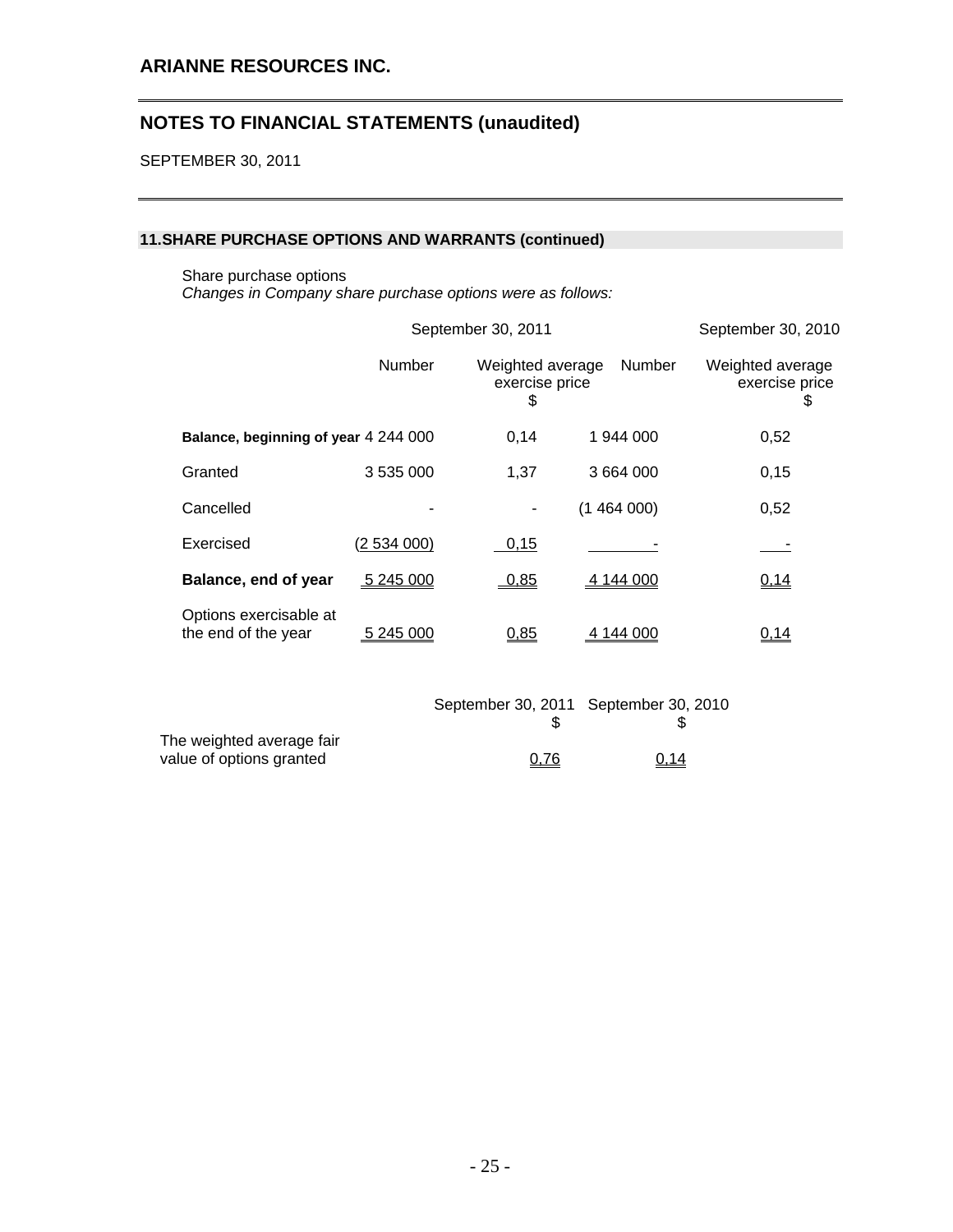SEPTEMBER 30, 2011

### **11. SHARE PURCHASE OPTIONS AND WARRANTS (continued)**

The following table summarizes the information relating to the share purchase options granted under the plan.

| <b>Options Outstanding</b> | Weighted average remaining<br>contractual life | <b>Exercise price</b> |
|----------------------------|------------------------------------------------|-----------------------|
| 50 000                     | 2,1 years                                      | 0,19                  |
| 10 000                     | 7,8 years                                      | 0,11                  |
| 675 000                    | 8,5 years                                      | 0,15                  |
| 875 000                    | 8,7 years                                      | 0,15                  |
| 200 000                    | 8,8 years                                      | 0,14                  |
| 700 000                    | 9,3 years                                      | 0,37                  |
| 150 000                    | 9,3 years                                      | 0,58                  |
| 160 000                    | 9,4 years                                      | 1,13                  |
| 100 000                    | 9,7 years                                      | 1,40                  |
| 275 000                    | 9,6 years                                      | 1,25                  |
| 2 050 000                  | 9,9 years                                      | 1,37                  |
| 5 245 000                  |                                                |                       |

## **Warrants**

Changes in Company warrants were as follows:

|                                       | Number      | September 30, 2011<br>Weighted<br>average | <b>Number</b> | <b>September 30, 2010</b><br>Weighted<br>average |
|---------------------------------------|-------------|-------------------------------------------|---------------|--------------------------------------------------|
|                                       |             | exercise price<br>\$                      |               | exercise price<br>\$                             |
| Balance, beginning of year 10 697 161 |             | 0,22                                      | 4 443 866     | 0,70                                             |
| Granted                               | 4 000 000   | 0.81                                      | 2 498 062     | 0,20                                             |
| Exercised                             | (4 730 304) | 0,32                                      |               |                                                  |
| <b>Expired</b>                        | (126000)    | 0,50                                      | (1872371)     | 0,50                                             |
|                                       |             |                                           |               |                                                  |
| Balance, end of year                  | 9840857     | 0,41                                      | 5 069 557     | <u>0,25</u>                                      |

|                           |      | September 30, 2011 September 30, 2010 |
|---------------------------|------|---------------------------------------|
| The weighted average fair |      |                                       |
| value of Warrants granted | 0,78 | 0,08                                  |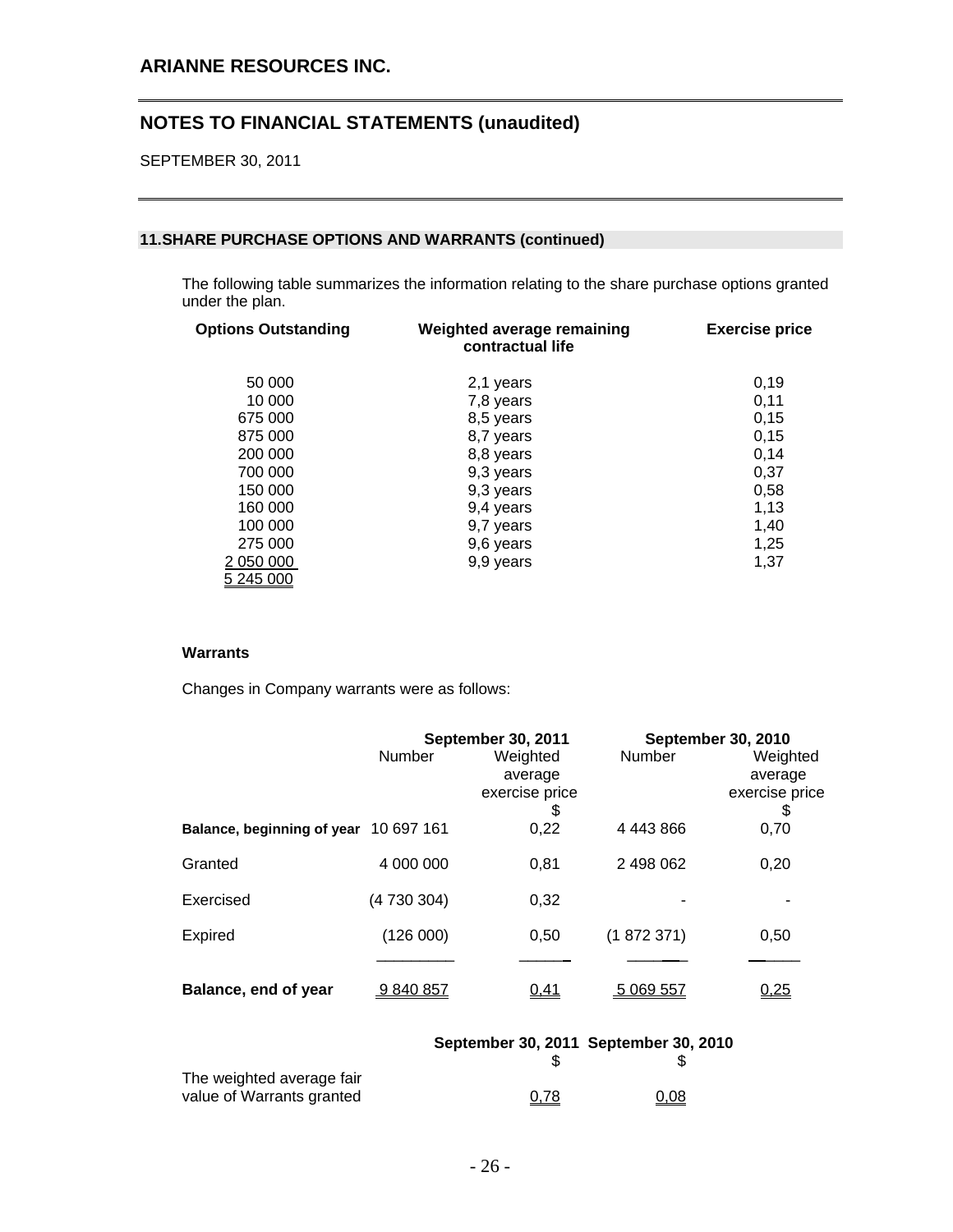SEPTEMBER 30, 2011

## **11. SHARE PURCHASE OPTIONS AND WARRANTS (continued)**

The following table summarizes the information relating to the warrants granted.

| Warrants    | <b>Price</b> | <b>Expiry Date</b> |
|-------------|--------------|--------------------|
| Outstanding |              |                    |
| 8 3 3 3     | 0,30         | December 2011      |
| 118418      | 0,35         | December 2011      |
| 359 531     | 0,20         | June 2012          |
| 154 575     | 0,20         | November 2012      |
| 5 200 000   | 0,19         | December 2012      |
| 4 000 000   | 1,50         | <b>April 2013</b>  |
| 9 840 857   |              |                    |

## **Options granted to brokers**

Changes in Company brokers options are detailed as follows:

|                               | <b>September 30, 2011</b><br>Number | Weighted<br>average<br>exercise price       | <b>September 30, 2010</b><br>Number | Weighted<br>average<br>exercise price |
|-------------------------------|-------------------------------------|---------------------------------------------|-------------------------------------|---------------------------------------|
| Balance,<br>beginning of year | 1 143 990                           | \$<br>0,14                                  | 307 474                             | \$<br>0,35                            |
| Granted                       | 560 000                             | 1,00                                        |                                     |                                       |
| Expired                       |                                     |                                             | (307 474)                           | 0,35                                  |
| Balance, end of year          | 703 990                             | 0,42                                        |                                     |                                       |
| The weighted average fair     |                                     | September 30, 2011 September 30, 2010<br>\$ | 3                                   |                                       |
| value of options granted      |                                     | 0,95                                        |                                     |                                       |

The following table summarizes the information relating to options granted to brokers.

| <b>Brokers Options</b><br>Outstanding | <b>Price</b> | <b>Expiry Date</b>                 |
|---------------------------------------|--------------|------------------------------------|
| 1 143 990<br>560 000<br>1 703 990     | 0.14<br>1.00 | December 2012<br><b>April 2013</b> |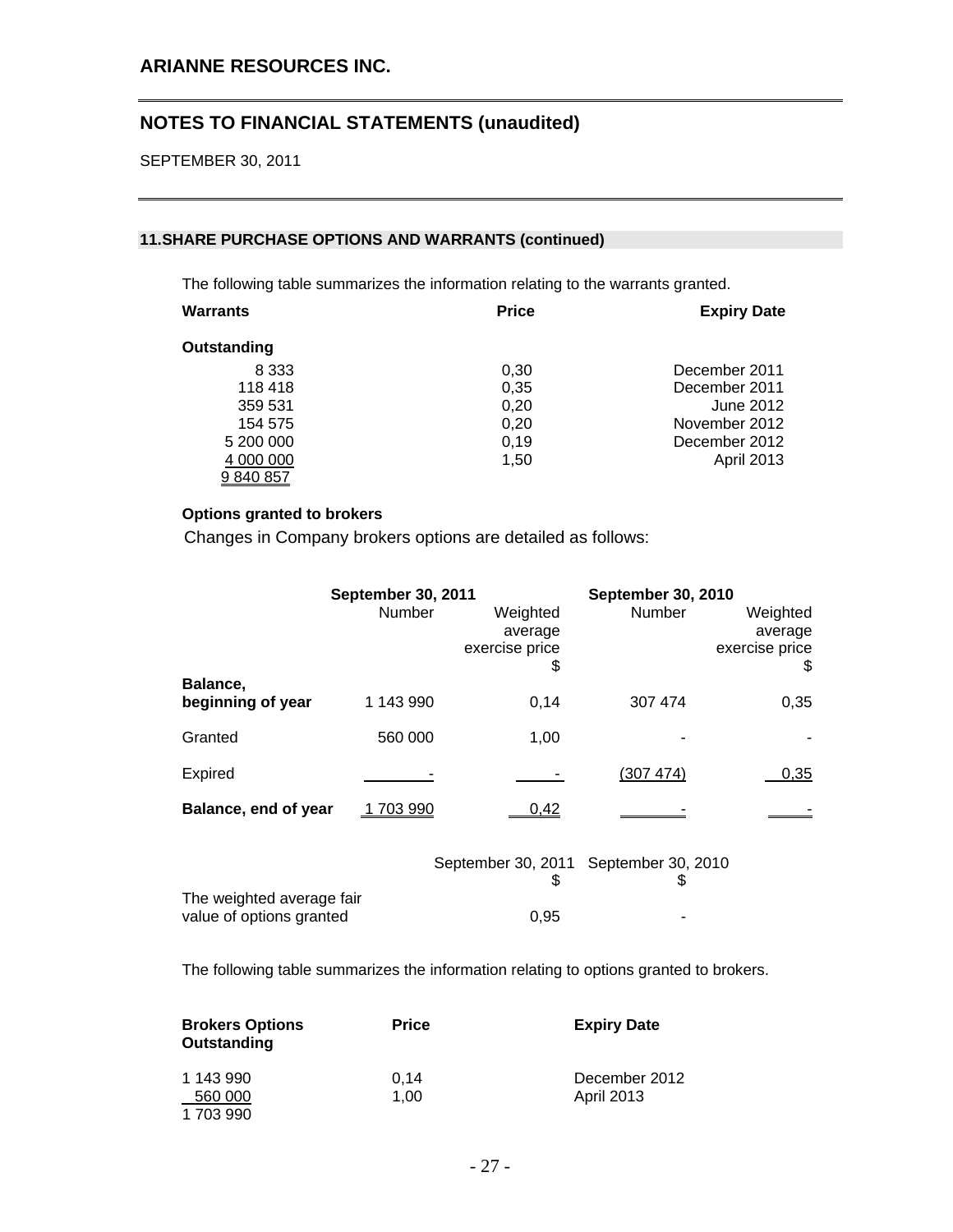SEPTEMBER 30, 2011

## **12. SALARIES AND EMPLOYEE BENEFITS**

| NINE MONTHS PERIOD ENDED SEPTEMBER 30                                                        | 2011<br>\$                             | 2010<br>\$ |
|----------------------------------------------------------------------------------------------|----------------------------------------|------------|
| <b>Salaries</b><br>Employee benefits<br>Government defined contribution plan                 | 311 227<br>37 083<br>11 811<br>360 121 |            |
| Less: Salaries and employee benefits capitalized<br>to the exploration and evaluation assets |                                        |            |
|                                                                                              | (173652)                               |            |
| Salaries and employee benefits                                                               | 186 469                                |            |

### **13. COMMITMENTS**

A) In May 2007, the Company signed a option agreement for 100% of the El Rey property in Mexico. In fact, the Company will have to make a last payment amounted to USD\$200,000 in May 2012. Sellers keep a 2% NSR, redeemable at anytime for the amount of USD\$1,500,000.

B) In April 2010, the Company signed a option agreement for the Brouillan West property in the province of Québec. By virtue of the agreement, the Company may benefit from 50% interest in the property in compensation for 700,000 common shares of the public company Exploration NQ Inc. (NQ), of which 50,000 are to be issued upon signature of the agreement (50,000 shares already issued for a sum of \$10,000), 50,000 shares on the first anniversary, 100,000 shares on the second anniversary, 200,000 shares on the third anniversary, and 300,000 shares on the fourth anniversary. NQ is committed to conducting exploration work worth \$500,000 over a four-year period. When NQ has spent a total of \$500,000 in exploration work on the property and issued a total of 700,000 common shares, the company will be recognized as having acquired 50% undivided interest in the property.

The two parties shall form a joint venture with a view to carrying out conjoint exploration work. Following the exercising of the first option, NQ shall have the option of acquiring 30% additional interest in the property for an extra two years, in compensation for the publication of a preliminary economic appraisal evidencing an "assumed mineral resource" on the property. As at September 30, 2011, the property was still owned by the Company, which must maintain the validity of the property for the duration of the first stock option.

C) In November 2010, the Company signed a one-year agreement with RBL Entreprises (RBL) for the promotion of its activities at a monthly fee of \$1,950. By virtue of this agreement, the Company issued 100,000 stock options to RBL upon the signature date; each option allows acquiring one share at \$0.19 per share over a three-year period.

D) In February 2011, The Company signed a corporate development agreement with Javelin Partner from Toronto. The Company pays Javelin 5 000\$ per month for its services and granted Javelin 160 000 stock options that allows the owner acquiring one share at \$1,13 per share.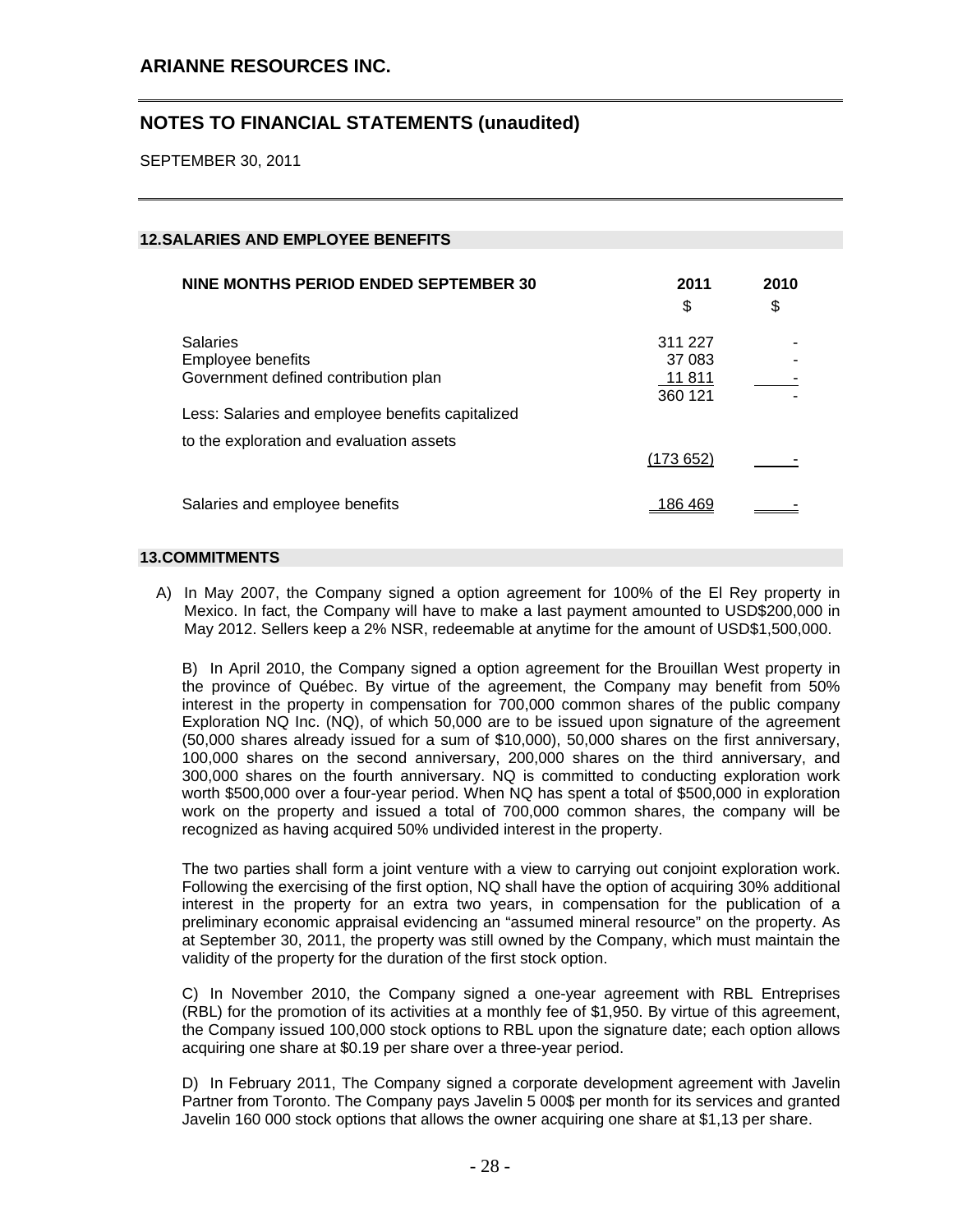SEPTEMBER 30, 2011

### **13. COMMITMENTS (continued)**

E) In November 2011, the Company acquired the Lac-Paul outfitter. The activities of this outfitter are exclusive hunting and fishing. This acquisition was completed by a private placement owned 100% by the Company. The operations were done in the ordinary course of business. The company issued 386,598 common shares as a part of the payment and a payment ticket request of \$ 750 000. The transaction is subject to acceptance by the authority of the financial markets.

F) In August 2011, the Company has agreed with key leaders in signing labor contracts.

## **14. RELATED PARTY TRANSACTION**

Related parties of the Company include subsidiaries and the key management personnel as mentioned below. None of the transactions between the parties have any special characteristics or special conditions, nor have any guaranties been given or received. The balances are paid by with cash.

### **Transactions with principal management**

Principal management consists of the president, the CEO, the chief financial officer, the vice president of exploration, vice president of research and development, the secretary as well as the administrator of the Company.

| NINE MONTHS PERIOD ENDER SEPTEMBER 30               | 2011<br>S     | 2010<br>\$     |
|-----------------------------------------------------|---------------|----------------|
| Short-term employee benefits                        |               |                |
| Salaries, bonus and benefits                        | 311 227       |                |
| Professional and management fees                    | 34 750        | 70 100         |
| Social benefits                                     | 48 894        |                |
| Current portion of employee benefits                | 394 871       | 70 100         |
| Share-based payment                                 | 1 145 575     | 220 000        |
| Total of compensation                               | 1 540 446     | 290 100        |
| Exploration and evaluation assets paid to a         |               |                |
| subsidiary company, controlled by the CEO           |               |                |
| of the Company                                      | 586 010       | <u>393 374</u> |
| Rent paid to a                                      |               |                |
| subsidiary company, controlled by the CEO           |               |                |
| of the Company                                      | <u>23 700</u> |                |
| Management fees paid to a                           |               |                |
| subsidiary company, controlled by the CEO           |               |                |
| of the Company                                      | <u>62 156</u> |                |
| Due from a subsidiary company, non-interest bearing | 18 763        | 43 811         |
| Due to an administrator                             | 9 2 9 9       |                |

An important part of the compensation of the CEO, the vice-president of exploration and of the vice-president of research and development are allocated to the asset under exploration and evaluation.

These operations are concluded in the normal course of activities of the Company and are measured at the exchange of fair value, by the amounts agreed between the parties to the agreements. These advances are normally paid within the following month.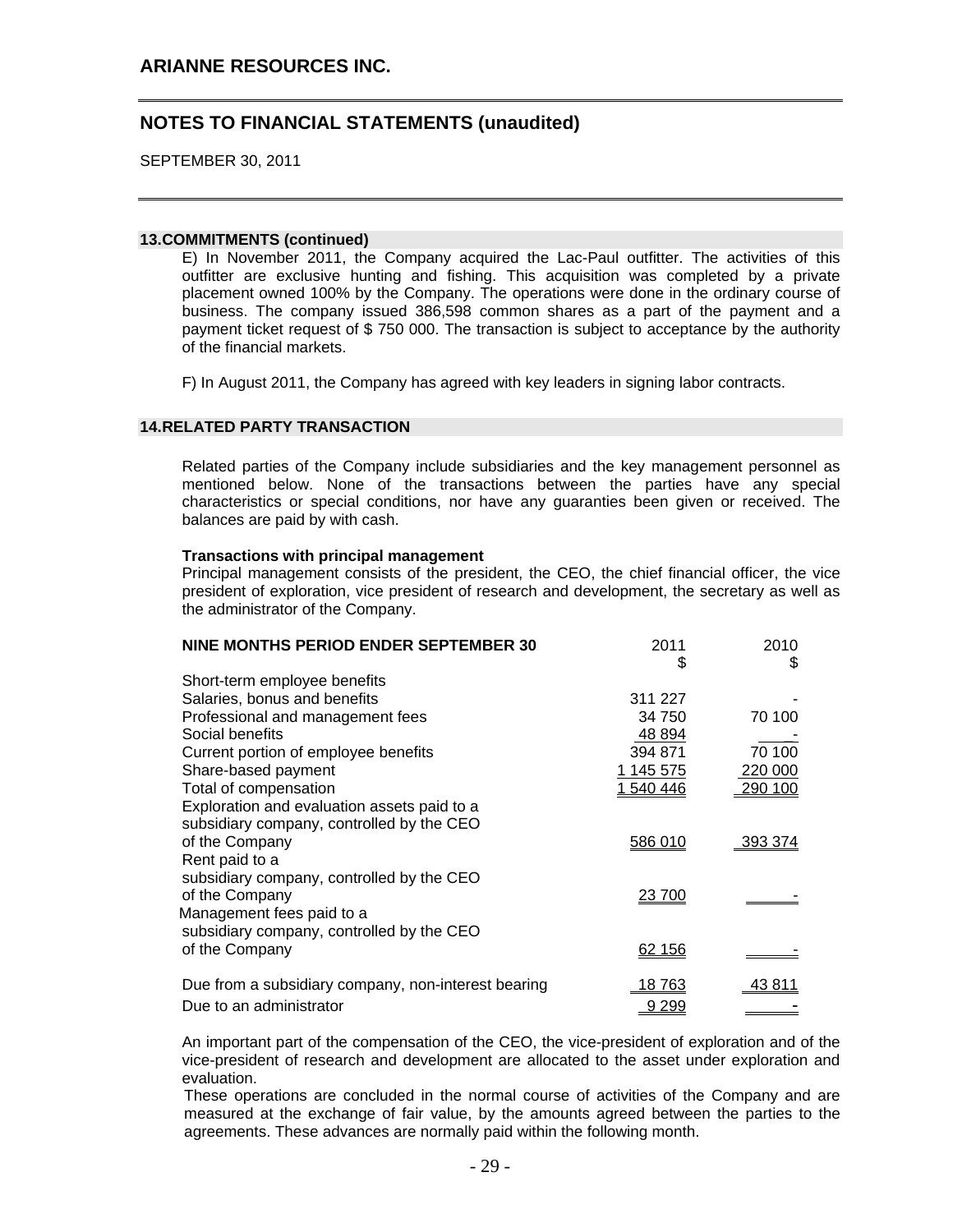SEPTEMBER 30, 2011

## **15. FINANCIAL RISK MANAGEMENT OBJECTIVES AND POLICIES**

The Company's activities are exposed to financial risks: market risk, credit risk and liquidity risk.

- a) Market risk
- i) Fair value

The estimated fair value is set on the date of the statements and relative to relevant market information and other data regarding the financial instruments. The fair values of the cash account, exploration cash account, and creditors and incurred expenses closely correspond to their book values due to their short term. Investments are reported at fair value.

#### ii) Hierarchy of fair value measurements

The only financial instruments measured at fair value are the cash, exploration cash account, and investments. These are classified as Level 1. They are measured based on observable market data. The Big Bang Ressources Ltée shares were classified as Level 3 of fair value hierarchy. They are measured based on non-observable market data.

#### iii) Interest rate risk

Interest rate risk is the risk that the fair value of future cash flows of a financial instrument will fluctuate due to changes in market interest rates. Accordingly, there is a few exposure to fair value variation. The other financial assets are transacted with financial institutions with sound financial situations and liabilities are not exposed to interest rate risk because they don't bear interest.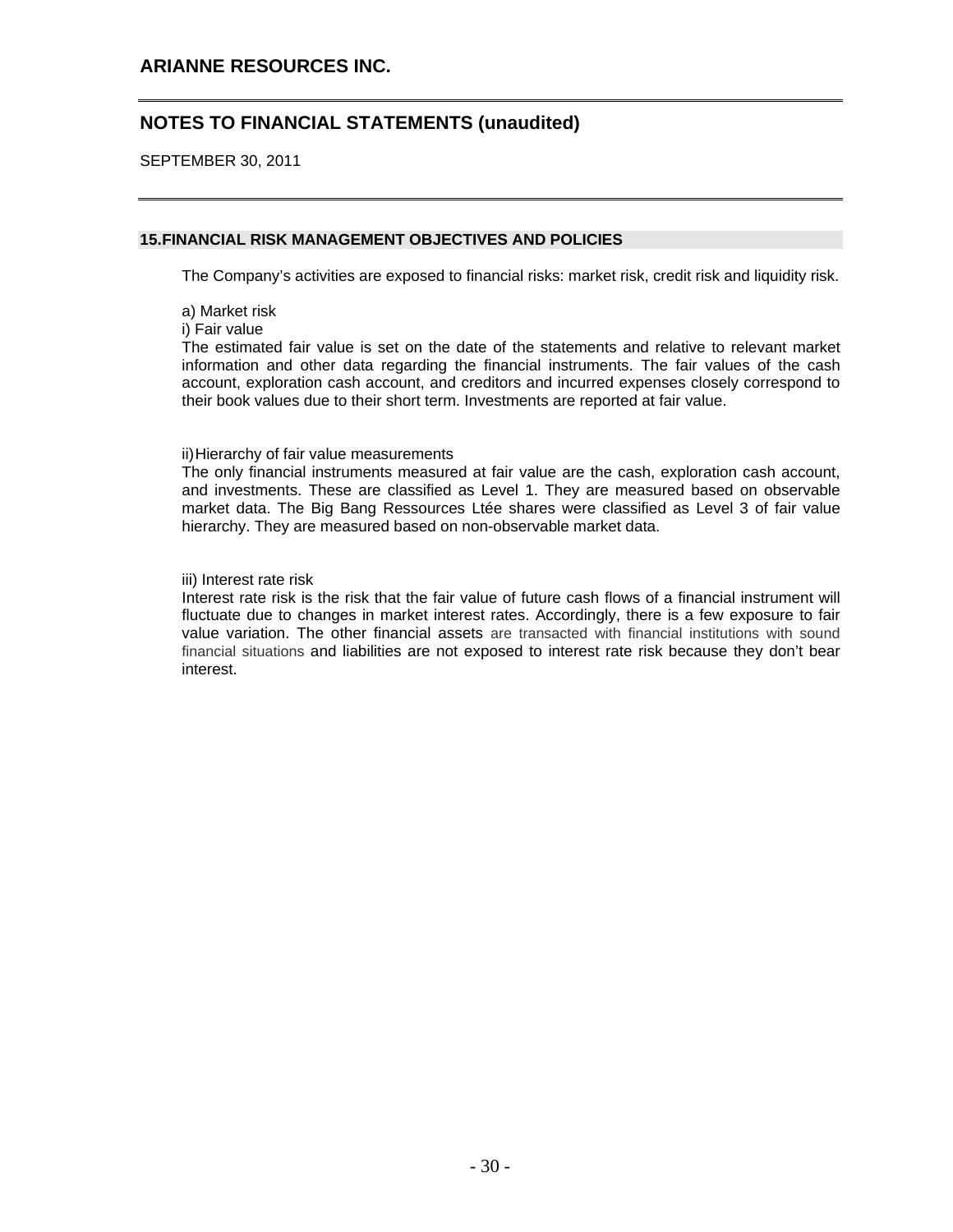SEPTEMBER 30, 2011

## **15. FINANCIAL RISK MANAGEMENT OBJECTIVES AND POLICIES (continued)**

### iv) Currency risk

The Company is exposed to currency risk due to a few transactions made in American dollars. As of September 30, 2010, the Company had a bank account in the amount of US\$7,854 (US\$16,249 in 2010). Consequently, some assets, liabilities, and charges are exposed to currency fluctuations.

### b) Credit risk

Credit risk is the risk that a party to a financial instrument cannot meet their obligations, leading to financial loss for the other party. The cash account, exploration cash account, and investments are the financial instruments of the Company that are most exposed to credit risk. The credit risk to the cash account and exploration cash account is limited because the parties to agreement are financial institutions with high credit ratings from international credit agencies. Moreover, as the majority of accounts receivable is with the provincial and federal governments, in the form of commodity tax credits and government funding, the credit risk is very limited.

### c) Liquidity risk

The liquidity risk is the risk that an entity is unable to meet its financial liability obligations. At the end of September 2011, the Company had sufficient liquidity to manage, over the next fiscal year, its existing and future financial liabilities linked to company commitments.

As at September 2011, the capital of the Company consists of shareholder's equity amounting to \$18,065,475. The Company's capital management objective is to have sufficient capital to be able to meet its exploration and mining development plan in order to ensure the growth of its activities. It has also the objective to have sufficient cash to finance the exploration expenses, the investing activities and the working capital requirements. There were no significant changes in the Company's approach to capital management during the nine months period ended September 30, 2011. The Company is subject to regulatory requirements related to the use of funds obtained by flow-through shares financing. These funds have to be incurred for eligible exploration expenses. The Company has no dividend policy.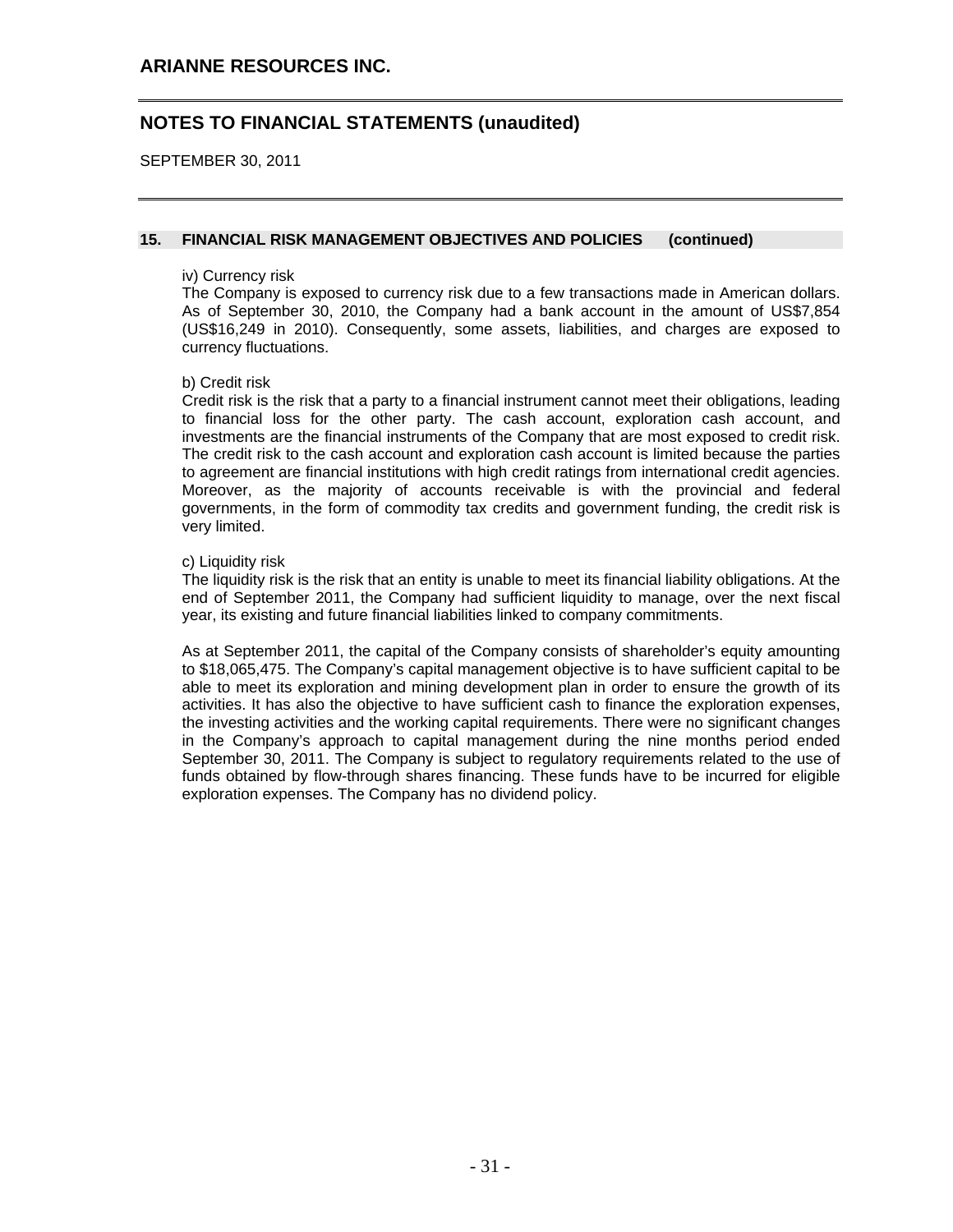SEPTEMBER 30, 2011

### **16. SUBSEQUENT EVENTS**

From October 1 to November 21, 2011, the Company issued 51,315 common shares following the subscription warrant exercise, for a total of \$13,960.

Also, in November 2011, the Company issued 386,598 shares for the acquisition of the Lac-Paul Outfitters.

#### **17. ITEM NOT AFFECTING CASH AND CASH EQUIVALENTS**

|                                                 | 2011<br>\$ | 2010   |
|-------------------------------------------------|------------|--------|
| Acquisition of mining properties by issuance of |            |        |
| capital stock                                   |            | 22 500 |
| Disposal of mining properties by issuance of    |            |        |
| capital stock                                   | 812837     | 10 000 |
| Mining rights receivable                        | 318 000    | 30 690 |
| Salaries and employee benefits capitalized      |            |        |
| to the exploration and evaluation assets        | 592 769    |        |
|                                                 |            |        |

### **18. TRANSITION TO IFRS**

These financial statements are the second the Company has prepared in accordance with International Financial Reporting Standards (IFRS). In preparing these financial statements, the Company's opening balance sheets was prepared as at 1 January 2010, the Company's date of transition to IFRS.

IFRS accounting policies used by the Company to prepare the financial statements as of September 30, 2011, as well as the comparative figures and for the financial position at date of transition of IFRS, are presented in note 3.

In preparing its first IFRS consolidated financial statements in accordance with IFRS 1, the Company elected to use certain exemptions from other IFRSs, while taking into account exceptions to retrospective application.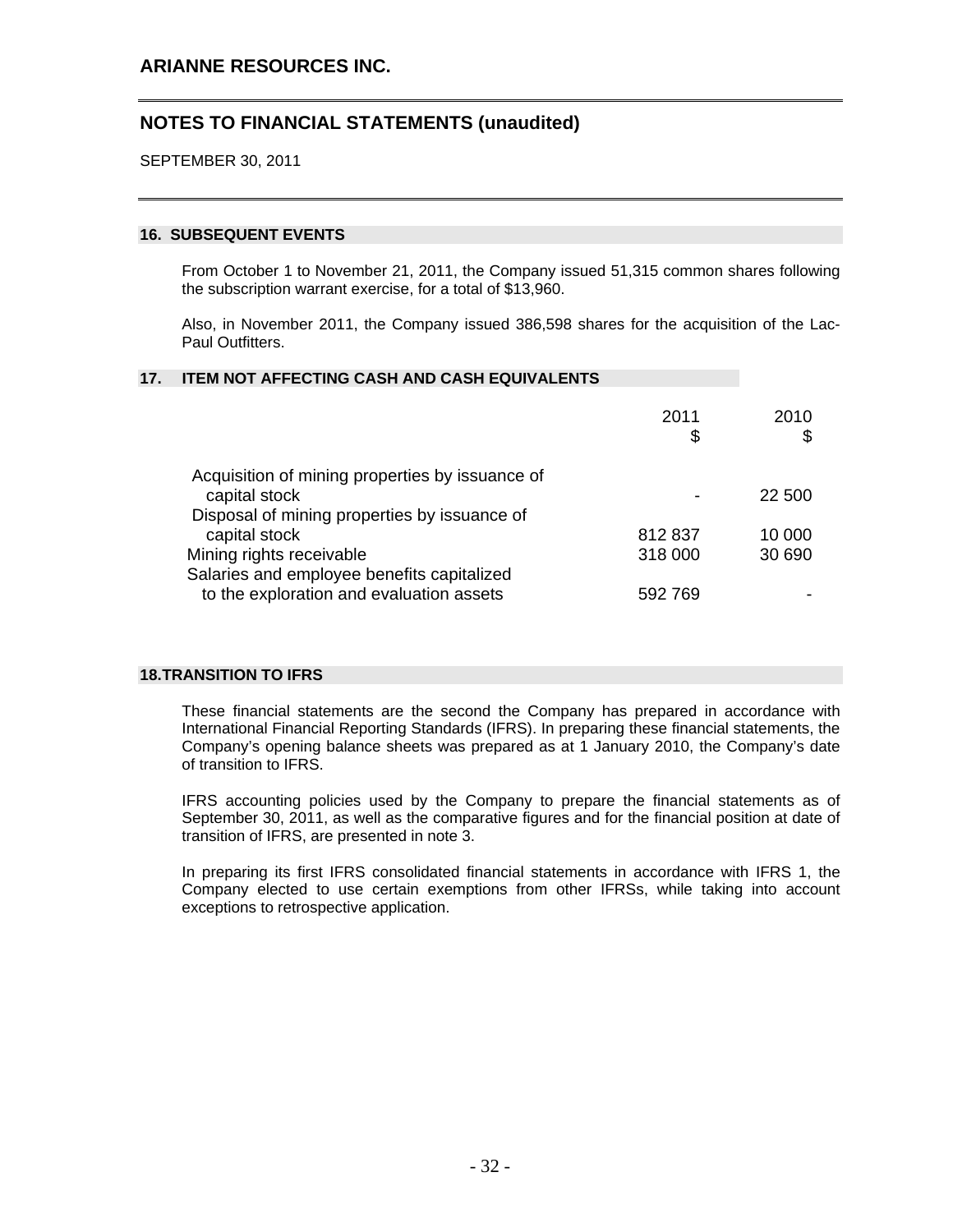SEPTEMBER 30, 2011

## **18. TRANSITION TO IFRS (continued)**

### *First application – Applicable exemptions*

In preparing its first IFRS consolidated financial statements in accordance with IFRS 1, the Company elected to use certain exemptions from other IFRS, while taking into account exceptions to retrospective application. Set forth below are the IFRS 1 applicable exemptions and exceptions applied in the conversion from Canadian GAAP to IFRS.

### *Mandatory exceptions*

Estimates - Hindsight is not used to create or revise estimates. The estimates previously made by the Company under Canadian GAAP were not revised for application of IFRS except where necessary to reflect any difference in accounting policies.

Financial assets and liabilities unrecognized under Canadian GAAP before January 1<sup>st</sup> 2010 are not recognized under IFRS. The Company anticipated the application of that modification to IFRS at date of transition, January  $1<sup>st</sup>$  2010.

### *Presentation differences*

Certain presentation differences between Canadian GAAP and IFRS exist but have no impact on results and equity.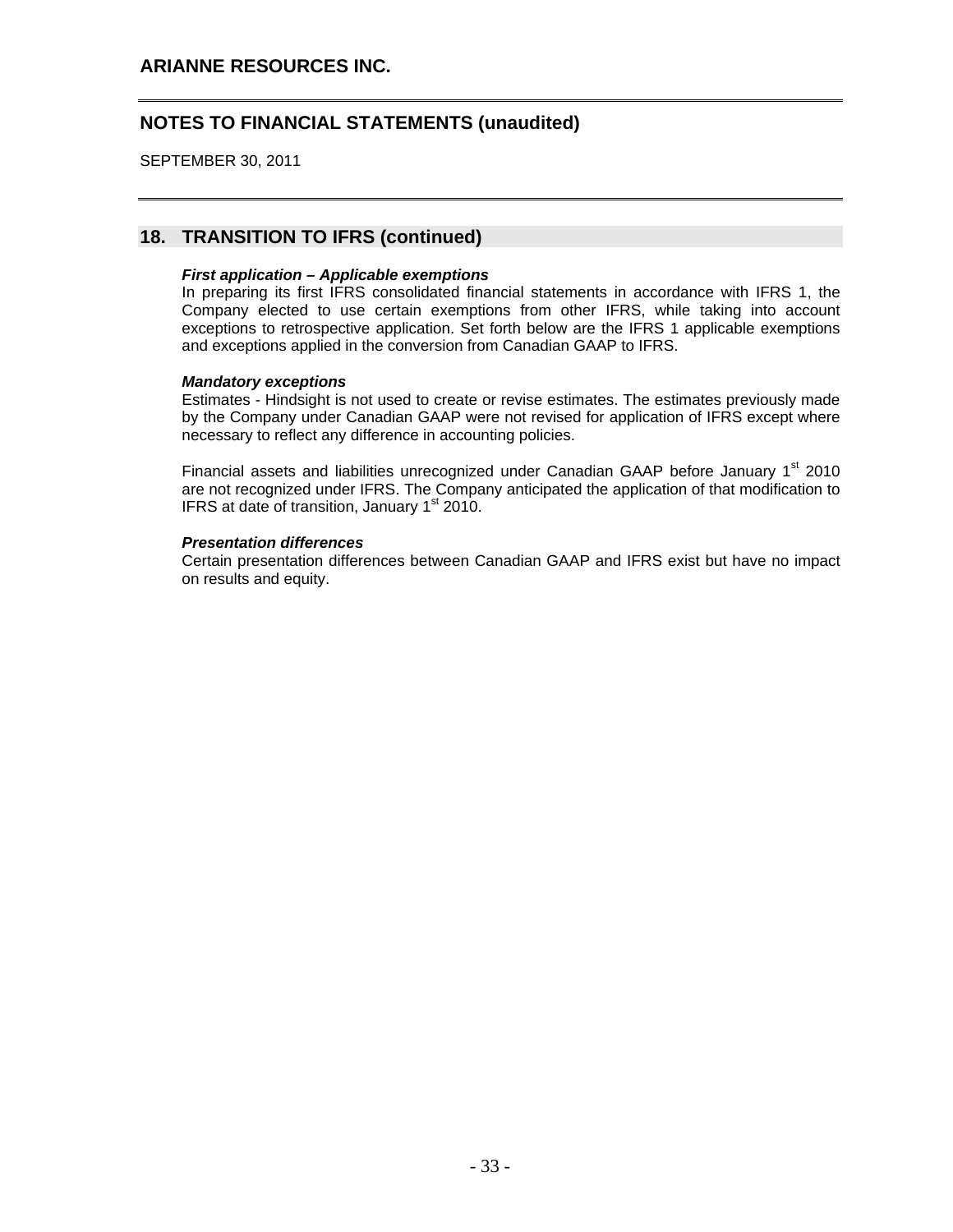SEPTEMBER 30, 2011

## **19. TRANSITION TO IFRS (continued)**

*CONSOLIDATED BALANCE SHEETS (unaudited)*  DECEMBER 31, 2010

|                                                 | Canadian       | Impact of<br>transition to | <b>IFRS</b>         |
|-------------------------------------------------|----------------|----------------------------|---------------------|
| <b>Notes</b>                                    | <b>GAAP</b>    | <b>IFRS</b>                |                     |
|                                                 |                | \$<br>\$                   | \$                  |
| <b>ASSETS</b>                                   |                |                            |                     |
| <b>Current</b>                                  |                |                            |                     |
| Cash                                            | 2 396 154<br>4 |                            | 2 396 154           |
| Taxes on products and services to receive       | 95782          |                            | 95782               |
| Available-for-sale investments                  | 7 2 5 0<br>5   |                            | 7 2 5 0             |
| Other current assets                            | 6<br>113 862   |                            | 113 862             |
| <b>Tax credit and mining rights receivables</b> | 74 116         |                            | 74 116              |
| <b>Current assets</b>                           | 2687164        |                            | 2 687 164           |
|                                                 |                |                            |                     |
| <b>Non-current</b>                              |                |                            |                     |
| Mining properties                               | 1 013 712<br>8 |                            | 1 013 712           |
| <b>Exploration and evaluation assets</b>        | 9<br>4 240 784 |                            | 4 240 784           |
| Non-current assets                              | 5 2 5 4 4 9 6  |                            | 5 254 496<br>$\sim$ |
| <b>Total assets</b>                             | 7 941 660      |                            | 7 941 660<br>$\sim$ |
|                                                 |                |                            |                     |
| <b>LIABILITIES</b>                              |                |                            |                     |
| <b>Current</b>                                  |                |                            |                     |
| <b>Accounts payable and other liabilities</b>   | 318 325        |                            | 318 325             |
| <b>Current liabilities</b>                      | 318 325        | $\overline{\phantom{a}}$   | 318 325             |
|                                                 |                |                            |                     |
| <b>Non-current</b>                              |                |                            |                     |
| Deferred tax liabilities                        | 150 810        |                            | 150 810             |
| <b>Total liabilities</b>                        | 469 135        |                            | 469 135             |
|                                                 |                |                            |                     |
| <b>EQUITY</b>                                   |                |                            |                     |
| Share capital                                   | 14 327 861     |                            | 14 327 861          |
| <b>Contributed surplus</b>                      | 4 189 374      |                            | 4 189 374           |
| Warrants                                        | 1 513 396      |                            | 1 513 396           |
| <b>Deficit</b>                                  | (12 555 356)   |                            | $-(12555356)$       |
| Accumulated other comprehensive income          | 2750           |                            | 2750                |
| <b>Total equity</b>                             | 7 472 525      |                            | 7 472 525           |
| <b>Total liabilities and equity</b>             | 7 941 660      |                            | 7 941 660           |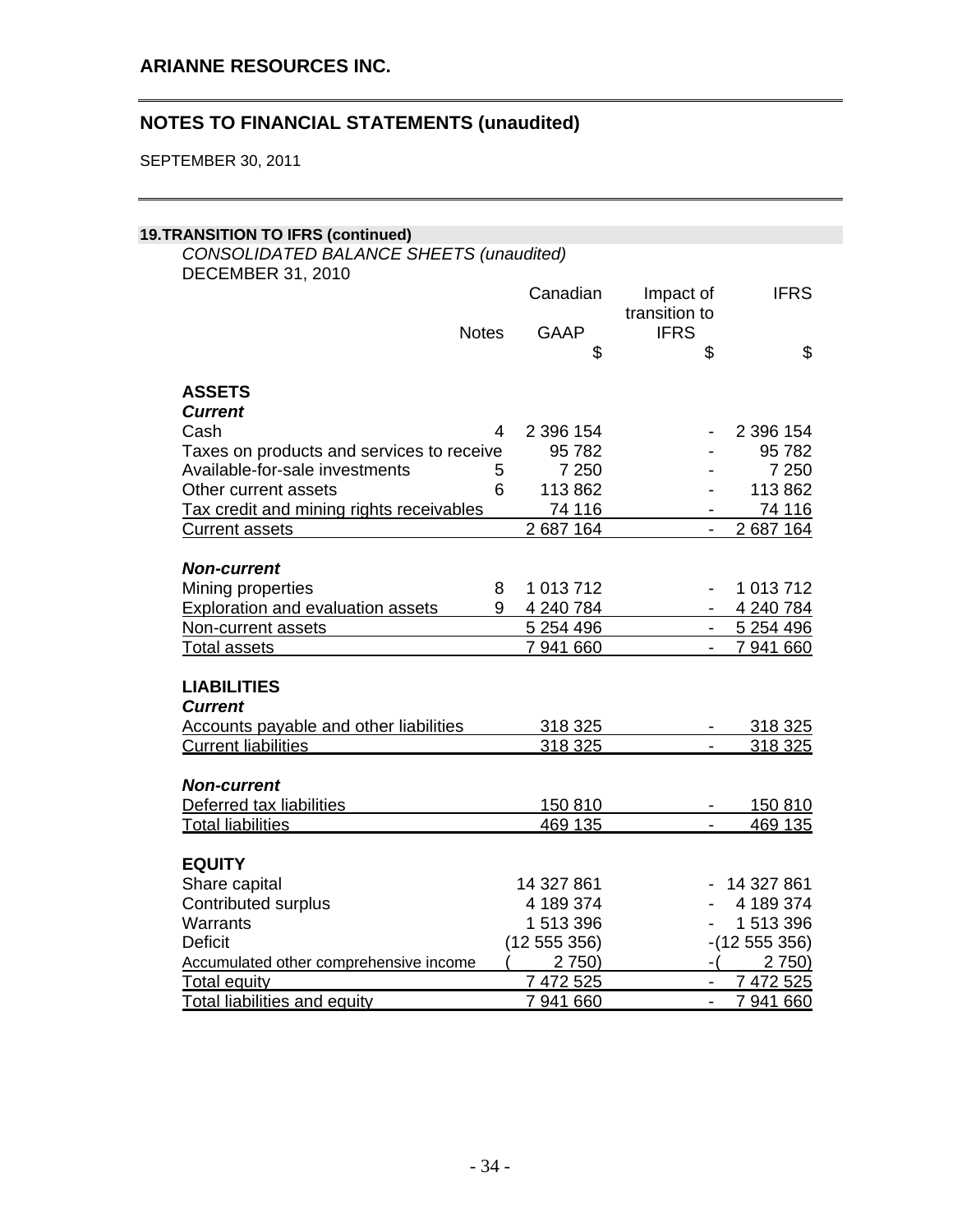SEPTEMBER 30, 2011

## **19. TRANSITION TO IFRS (continued)**

*CONSOLIDATED BALANCE SHEETS (unaudited)*  SEPTEMBER 30, 2010

|                                                 | Canadian                 | Impact of                | <b>IFRS</b>            |
|-------------------------------------------------|--------------------------|--------------------------|------------------------|
|                                                 |                          | transition to            |                        |
| <b>Notes</b>                                    | <b>GAAP</b>              | <b>IFRS</b>              |                        |
|                                                 | \$                       | \$                       | \$                     |
| <b>ASSETS</b>                                   |                          |                          |                        |
| <b>Current</b>                                  |                          |                          |                        |
| Cash                                            | 376 806                  |                          | 376 806                |
| Accounts receivable                             |                          |                          |                        |
| Taxes on products and services to receive       | 34 537                   |                          | 34 537                 |
| Available-for-sale investments                  | 101 000                  |                          | 101 000                |
| Other current assets                            | 2 1 8 8                  |                          | 2 1 8 8                |
| <b>Tax credit and mining rights receivables</b> | 30 690                   |                          | 30 690                 |
| <b>Current assets</b>                           | 545 221                  |                          | 545 221                |
|                                                 |                          |                          |                        |
| <b>Non-current</b>                              |                          |                          |                        |
| Mining properties                               | 975 581                  |                          | 975 581                |
| <b>Exploration and evaluation assets</b>        | 6 247 506                |                          | 6 247 506              |
| Non-current assets                              | 7 223 087                | $\blacksquare$           | 7 223 087              |
| <b>Total assets</b>                             | 7768308                  | $\overline{\phantom{a}}$ | 7768308                |
|                                                 |                          |                          |                        |
| <b>LIABILITIES</b>                              |                          |                          |                        |
| <b>Current</b>                                  |                          |                          |                        |
| <b>Accounts payable and other liabilities</b>   | 233 414                  |                          | 233 414                |
| <b>Current liabilities</b>                      | 233 414                  |                          | 233 414                |
|                                                 |                          |                          |                        |
| <b>Non-current</b>                              |                          |                          |                        |
| Deferred tax liabilities                        | 472 600                  |                          | 472 600                |
| <b>Total liabilities</b>                        | 706 014                  |                          | 706 014                |
|                                                 |                          |                          |                        |
| <b>EQUITY</b>                                   | 12 527 825               |                          | 12 527 825             |
| Share capital                                   | 3 563 801                |                          | 3 563 801              |
| Contributed surplus<br>Warrants                 | 341 597                  |                          | 341 597                |
| <b>Deficit</b>                                  |                          |                          |                        |
| <b>Total equity</b>                             | (9.370.929)<br>7 062 294 | $\overline{a}$           | (9370929)<br>7 062 294 |
| <b>Total liabilities and equity</b>             | 7768308                  | $\overline{a}$           | 7768308                |
|                                                 |                          |                          |                        |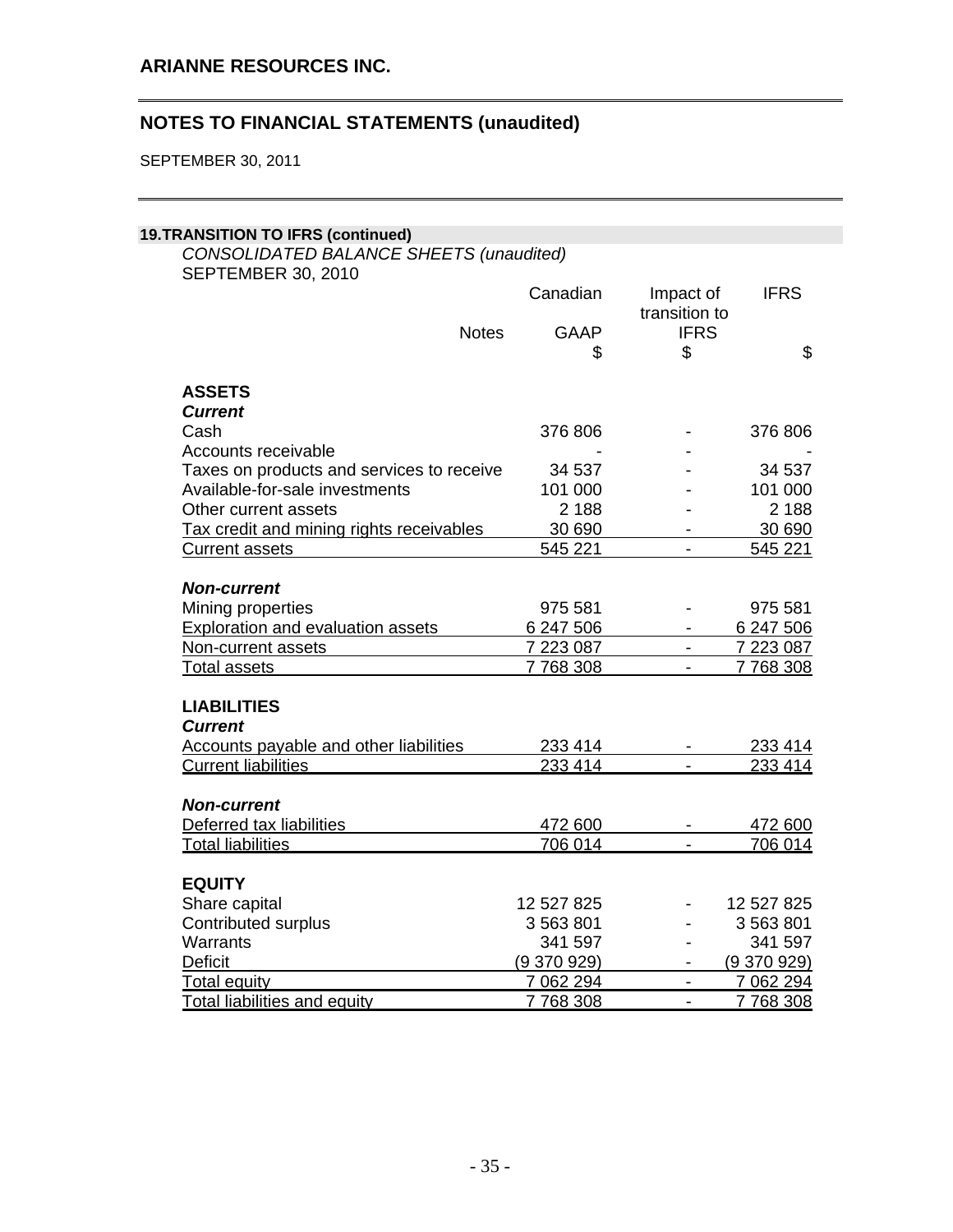SEPTEMBER 30, 2011

## **19. TRANSITION TO IFRS (continued)**

*CONSOLIDATED BALANCE SHEETS (unaudited)*  JANUARY 1, 2010

|                                           | Canadian    | Impact of                | <b>IFRS</b>     |
|-------------------------------------------|-------------|--------------------------|-----------------|
|                                           |             | transition to            |                 |
| <b>Notes</b>                              | <b>GAAP</b> | <b>IFRS</b>              |                 |
|                                           | \$          | \$                       | \$              |
| <b>ASSETS</b>                             |             |                          |                 |
| <b>Current</b>                            |             |                          |                 |
| Cash<br>4                                 | 213 292     |                          | 213 292         |
| Taxes on products and services to receive | 83 096      |                          | 83 096          |
| Other current assets<br>6                 | 7852        |                          | 7852            |
| Tax credit and mining rights receivables  | 576 859     |                          | 576 859         |
| <b>Current assets</b>                     | 881 099     | $\overline{\phantom{a}}$ | 881 099         |
| <b>Non-current</b>                        |             |                          |                 |
| Mining properties                         | 867 932     |                          | 867 932         |
| <b>Exploration and evaluation assets</b>  | 5 507 598   |                          | 5 507 598       |
| Non-current assets                        | 6 375 530   | $\frac{1}{2}$            | 6 375 530       |
| <b>Total assets</b>                       | 7 256 629   |                          | 7 256 629       |
|                                           |             |                          |                 |
| <b>LIABILITIES</b>                        |             |                          |                 |
| <b>Current</b>                            |             |                          |                 |
| Accounts payable and other liabilities    | 239 136     |                          | 239 136         |
| Current portion of long-term debt         | 3540        |                          | 3 5 4 0         |
| <b>Current liabilities</b>                | 242 676     |                          | 242 676         |
|                                           |             |                          |                 |
| <b>Non-current</b>                        |             |                          |                 |
| Deferred tax liabilities                  | 472 600     |                          | 472 600         |
| <b>Total liabilities</b>                  | 715 276     |                          | 715 276         |
|                                           |             |                          |                 |
| <b>EQUITY</b>                             |             |                          |                 |
| Share capital                             | 11 901 731  |                          | 11 901 731      |
| <b>Contributed surplus</b>                | 3 142 680   |                          | 3 142 680       |
| Warrants                                  | 424 443     | $\overline{\phantom{0}}$ | 424 443         |
| <b>Deficit</b>                            | (8927501)   |                          | $-$ (8 927 501) |
| Accumulated other comprehensive income    |             | $\blacksquare$           |                 |
| <b>Total equity</b>                       | 6 541 353   |                          | 6 541 353       |
| <b>Total liabilities and equity</b>       | 7 256 629   |                          | 7 256 629       |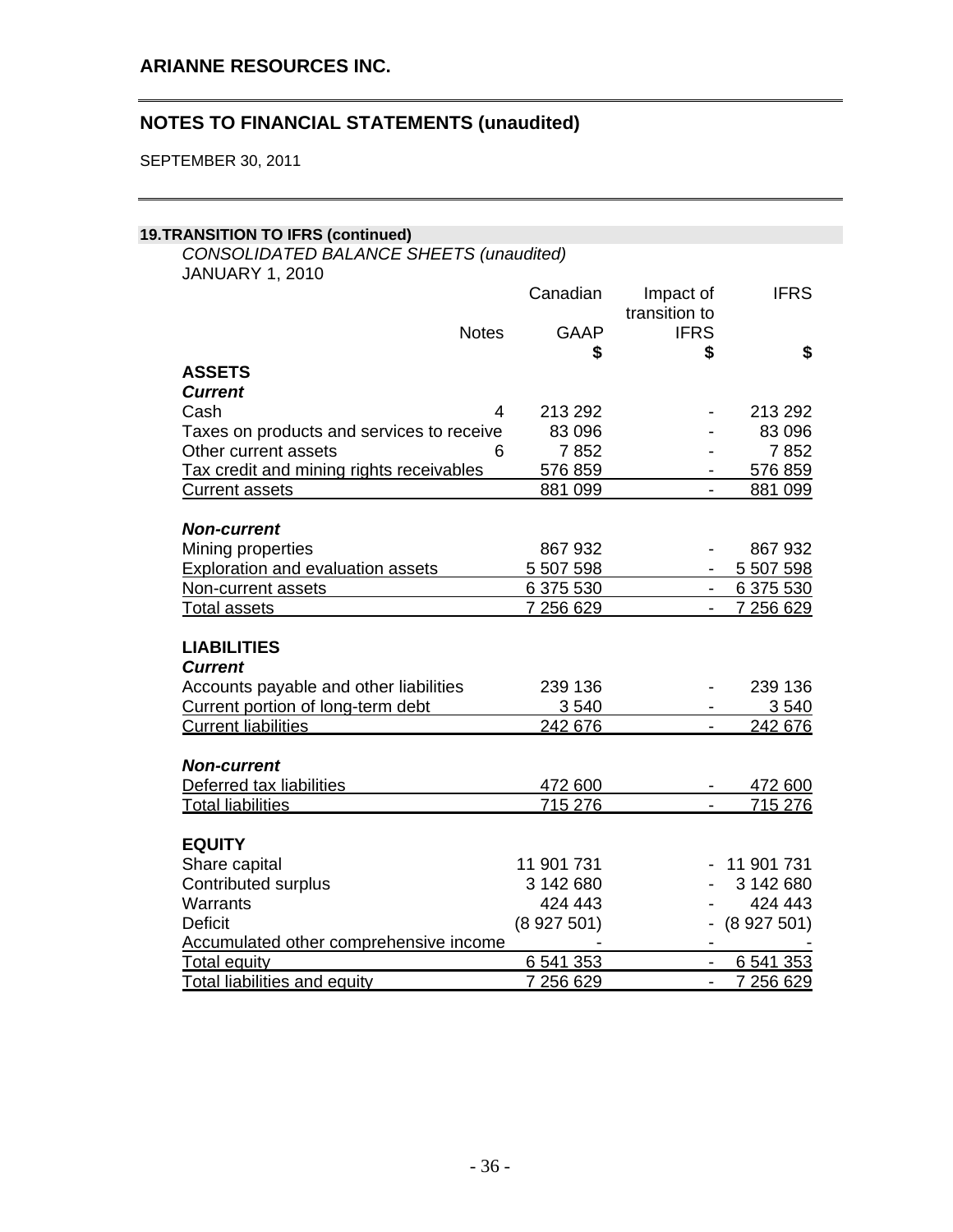SEPTEMBER 30, 2011

| <b>19.TRANSITION TO IFRS (continued)</b>                                  |                  |                            |                  |  |  |
|---------------------------------------------------------------------------|------------------|----------------------------|------------------|--|--|
| CONSOLIDATED EARNINGS (unaudited)<br>FOR THE YEAR ENDED DECEMBER 31, 2010 |                  |                            |                  |  |  |
|                                                                           | Canadian         | Impact of<br>transition to | <b>IFRS</b>      |  |  |
| <b>Notes</b>                                                              | <b>GAAP</b>      | <b>IFRS</b>                |                  |  |  |
|                                                                           | \$               | \$                         | \$               |  |  |
| <b>INCOME</b>                                                             |                  |                            |                  |  |  |
| Interest                                                                  | 250              |                            | 250              |  |  |
|                                                                           |                  |                            |                  |  |  |
| <b>ADMINISTRATIVE EXPENSES</b>                                            |                  |                            |                  |  |  |
| Share-based compensation expense                                          | 526 408          |                            | 526 408          |  |  |
| Professional and consultant fees                                          | 53 158           |                            | 53 158           |  |  |
| Management fees                                                           | 94 810           |                            | 94 810           |  |  |
| Registration and listing fees                                             | 46 647           |                            | 46 647           |  |  |
| Annual general meeting                                                    | 15 5 82          |                            | 15 5 82          |  |  |
| Advertising                                                               | 48 398           |                            | 48 398           |  |  |
| Travelling, promotion                                                     |                  |                            |                  |  |  |
| and congress                                                              | 56 800           |                            | 56 800           |  |  |
| Insurance                                                                 | 11 308           |                            | 11 308           |  |  |
| Rent and office expenses                                                  | 17 362           |                            | 17 362           |  |  |
| Part XII.6 tax                                                            | 56 703           |                            | 56 703           |  |  |
| Interest and bank expenses                                                | 7949             |                            | 7949             |  |  |
|                                                                           | 935 125          |                            | 935 125          |  |  |
| <b>OTHER</b>                                                              |                  |                            |                  |  |  |
| Gains (losses) on disposal of investments                                 | (4998)           |                            | (4998)           |  |  |
| Disposal of deffered exportation fees                                     | 2 5 63 2 85      |                            | 2 563 285        |  |  |
| Gains (losses) on disposal of                                             |                  |                            |                  |  |  |
| mining properties                                                         | 115 000)         |                            | (115000)         |  |  |
| <b>NET LOSS FOR THE PERIOD</b>                                            | <u>2443287</u>   |                            | 2443287          |  |  |
|                                                                           |                  |                            |                  |  |  |
| <b>PRE-TAX LOSS</b>                                                       | 3 378 162        |                            | 3 378 162        |  |  |
| <b>Future Income and Mining Taxes</b>                                     | <u>(391 990)</u> |                            | (391990)         |  |  |
| <b>NET LOSS</b>                                                           | <u>2986172</u>   |                            | <u>2 986 172</u> |  |  |
| BASIC AND DILUTED LOSS PER SHARE                                          | 0.10             |                            | <u>0.10</u>      |  |  |